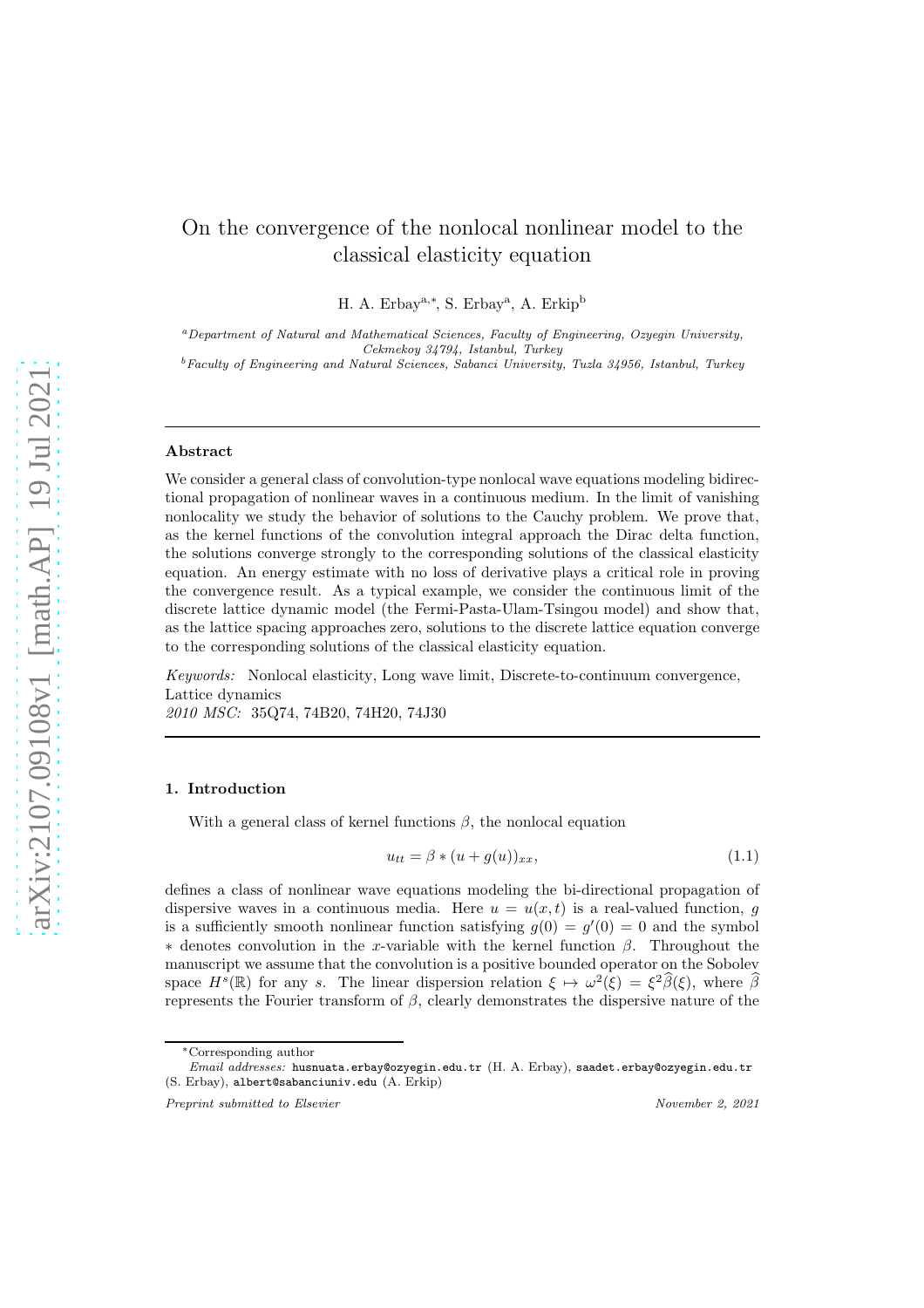solutions of [\(1.1\)](#page-0-0). For the particular case in which  $\beta$  is the Dirac delta function, (1.1) becomes the classical elasticity equation

<span id="page-1-0"></span>
$$
u_{tt} = u_{xx} + g(u)_{xx} \tag{1.2}
$$

modeling the non-dispersive propagation of longitudinal waves in an elastic bar of infinite length, where a necessary and sufficient condition for it to be hyperbolic is  $g'(u) > -1$ . The present work aims to establish rigorously that, in the limit of vanishing nonlocality (that is, as  $\beta$  approaches the Dirac delta function), the solution of [\(1.1\)](#page-0-0) with a given initial data converges strongly to the corresponding solution of [\(1.2\)](#page-1-0) in a suitable Sobolev norm. More explicitly, we show that, for long waves of small-but-finite amplitude, the difference between the corresponding solutions of  $(1.1)$  and  $(1.2)$  with the same initial data remains small over a long time scale. As a concrete example of the convergence result from the class  $(1.1)$  to  $(1.2)$ , we consider the continuous limit of the Fermi–Pasta–Ulam-Tsingou (FPUT) lattice model describing the dynamics of the one-dimensional doublyinfinite chain of identical masses with nearest neighbor interactions. The FPUT lattice dynamics model is also a member of the class [\(1.1\)](#page-0-0), which corresponds to the triangular kernel to be defined later. We show that, as the lattice spacing approaches zero, the leading approximation of the discrete lattice model approaches the continuous model  $(1.2).$  $(1.2).$ 

The nonlocal nonlinear wave equation  $(1.1)$  was introduced in [\[4\]](#page-16-0) to model a onedimensional motion of a nonlocally and nonlinearly elastic medium. The dependent variable  $u(x, t)$  is the strain (the spatial derivative of displacement) at the point x at time t, the given function  $g(u)$  is the nonlinear part of the (local) stress and [\(1.1\)](#page-0-0) is the dimensionless equation of motion for the strain (i.e. Newton's second law of motion for constant mass density and in the absence of body forces). The theory of nonlocal elasticity [\[12\]](#page-16-1) is an active and interesting subject of research in solid mechanics. In recent years, it has been widely used to predict a more realistic picture of material behavior at the micro/nano length scales. Its main difference with classical elasticity relies on the assumption that the stress at a given point is a function of the strain field at every point in the body, that is, the nonlocal stress is assumed to be the spatial average of the local stress field over the body weighted with a kernel. This fact is reflected in [\(1.1\)](#page-0-0) through the convolution integral term which introduces a length scale into the model. So this length scale is responsible for dispersion of wave solutions to [\(1.1\)](#page-0-0). It is worth mentioning that the class [\(1.1\)](#page-0-0) of nonlocal nonlinear wave equations covers a variety of well-known dispersive wave equations, for instance the improved Boussinesq equation  $u_{tt} - u_{xx} - u_{xxtt} = g(u)_{xx}$  corresponding to the exponential kernel  $\beta(x) = \frac{1}{2}e^{-|x|}$  is the most widely known member of the class. Depending on the weakness of dispersion, the class [\(1.1\)](#page-0-0) provides a hierarchy of nonlinear dispersive wave equations which serve as approximations of  $(1.2)$ . It is natural to ask whether, if the dispersive effect is sufficiently weak, solutions of  $(1.2)$  can be approximated using appropriate solutions of  $(1.1)$ . So, in this paper, we concentrate on proving the convergence of the nonlocal nonlinear model  $(1.1)$  to the classical elasticity equation  $(1.2)$  on a long time interval in the zero-dispersion limit.

A collection of articles [\[5,](#page-16-2) [7](#page-16-3)[–11\]](#page-16-4) focuses on various aspects of mathematical analysis of the initial-value problems associated with [\(1.1\)](#page-0-0). In those studies it is assumed that the Fourier transform  $\widehat{\beta}$  of the kernel function  $\beta$  satisfies the ellipticity and boundedness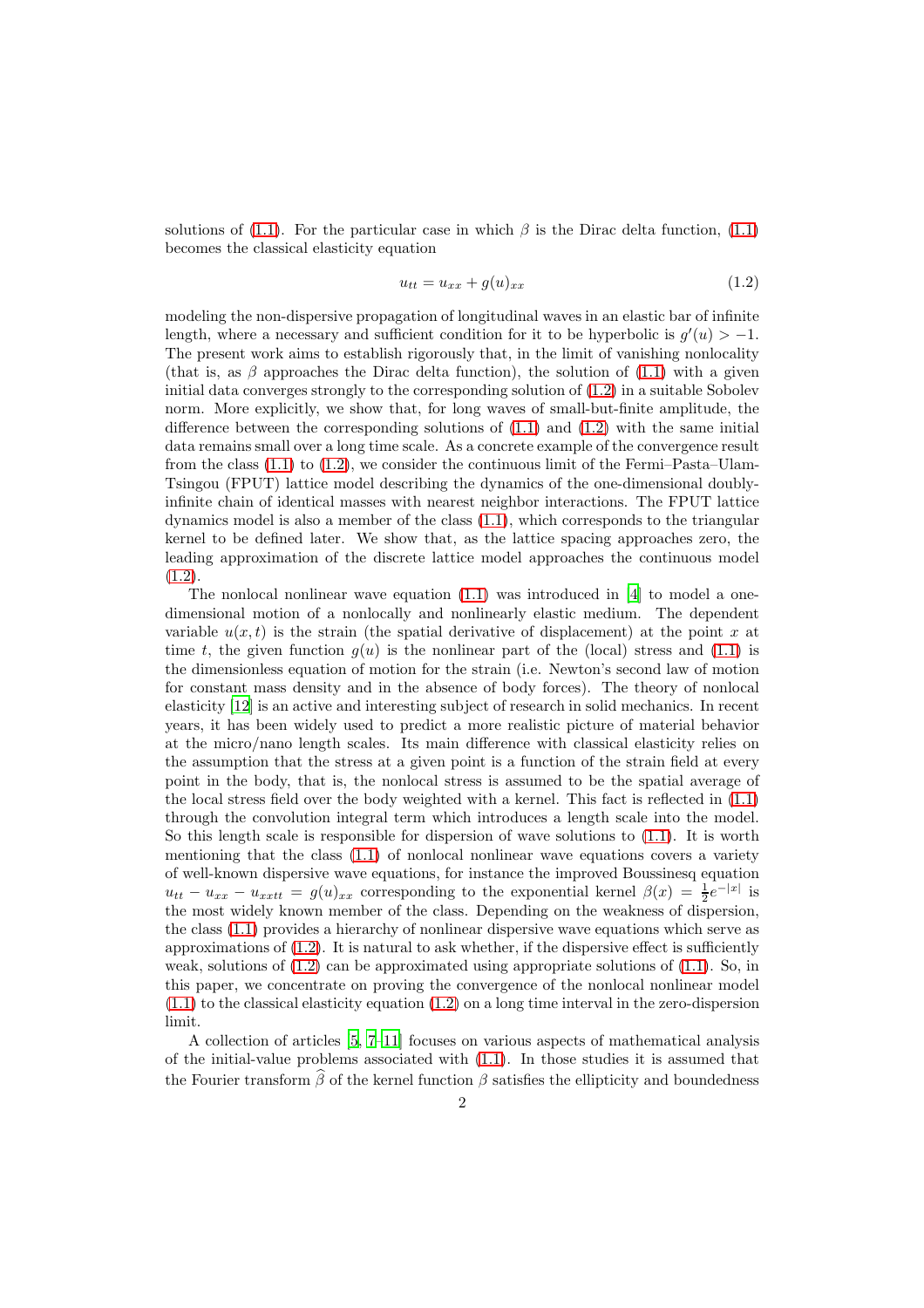<span id="page-2-0"></span>condition

$$
0 \le \hat{\beta}(\xi) \le C(1 + \xi^2)^{-\frac{r}{2}} \text{ for some } r \ge 0. \tag{1.3}
$$

Here we remark that the necessary condition for wave propagation is given by  $\hat{\beta}(\xi) \geq 0$ and that general dispersive properties of waves are characterized by the kernel function. The exponent r in [\(1.3\)](#page-2-0) denotes the rate of decay of  $\hat{\beta}$  as  $|\xi| \to \infty$  and it is determined by the smoothness of  $\beta$  (faster decay reflects a greater smoothness). The limiting case  $r = 0$  corresponds to the case when  $\beta$  is integrable or more generally a finite measure on R. We note that  $\beta$  is real and hence  $\beta$  should be an even function.

The local well-posedness of the Cauchy problem for [\(1.1\)](#page-0-0) was proved in [\[4\]](#page-16-0) under the strong smoothness assumption  $r \geq 2$ . This constraint is equivalent to say that the operator  $\beta'' * (\cdot)$  to be bounded on  $H^s(\mathbb{R})$ . As a result, [\(1.1\)](#page-0-0) becomes a Banach space valued ODE. In [\[11\]](#page-16-4) the well-posedness result was extended to nonsmooth kernels satisfying  $0 \leq r < 2$  for which [\(1.1\)](#page-0-0) is genuinely hyperbolic; hence requires a totally different approach from that in the  $r \geq 2$  case. Another improvement in [\[11](#page-16-4)] was a long-time existence result in the small amplitude regime. The main tool used there was a Nash-Moser iteration scheme necessitated by the loss of derivative in the energy estimate. In this work we first give an alternative proof for the local well-posedness of the Cauchy problem for [\(1.1\)](#page-0-0) with  $r \geq 0$ . The improvement here is due to the construction of a quasilinear energy functional allowing a better energy estimate which does not involve a loss of derivative. This allows us to use a Picard iteration scheme to prove the local well-posedness result for  $(1.1)$ . This result is also stronger than the one in  $[11]$  as it does not require extra smoothness of the initial data, which was due to the Nash-Moser scheme there. Furthermore, this improved energy estimate allows us to establish the blow-up criteria for nonsmooth kernels, extending of the blow-up result obtained in [\[4](#page-16-0)] smooth kernels (i.e. for the ODE case). We show that the maximal existence time is controlled by the  $L^{\infty}$  norms of u,  $u_x$  and  $u_t$  (that may lead to wave breaking) in contrast to the  $L^{\infty}$  norm of u in the  $r \geq 2$  case.

In the present work we prove that the limit of  $(1.1)$  is  $(1.2)$  in the sense that solutions of  $(1.1)$  approximate to the solution of  $(1.2)$  in the limit of vanishing nonlocality. This is inspired by the comparison result established in [\[7\]](#page-16-3) where two solutions corresponding to two different kernels were compared in the long-wave limit. Here we concentrate on the particular case where one of the kernels is the Dirac delta function corresponding to the zero-dispersion case. In other words we compare [\(1.1\)](#page-0-0) for an arbitrary kernel with the classical elasticity equation. The main step is to obtain uniform estimates of solutions with respect to the parameter characterizing dispersion and to estimate the difference between the solutions using the energy estimate. Nevertheless, the fact that our energy estimate does not involve loss of derivative allows us to get a stronger convergence result than that in [\[7\]](#page-16-3).

In this work we will consider the kernels that satisfy

<span id="page-2-1"></span>
$$
0 \le \beta(\xi) \le C \tag{1.4}
$$

with  $C = ||\widehat{\beta}||_{L^{\infty}}$ . We note that any kernel satisfying [\(1.3\)](#page-2-0) with some  $r \geq 0$  also satisfies the weaker estimate [\(1.4\)](#page-2-1). In other words, we consider all integrable kernels as well as all finite measures on R. This is the largest class of kernels that we will consider throughout this work. Clearly, one can obtain sharper results assuming extra smoothness on  $\beta$  (i.e.  $r > 0$ ). We will indicate those cases in our local existence theorems.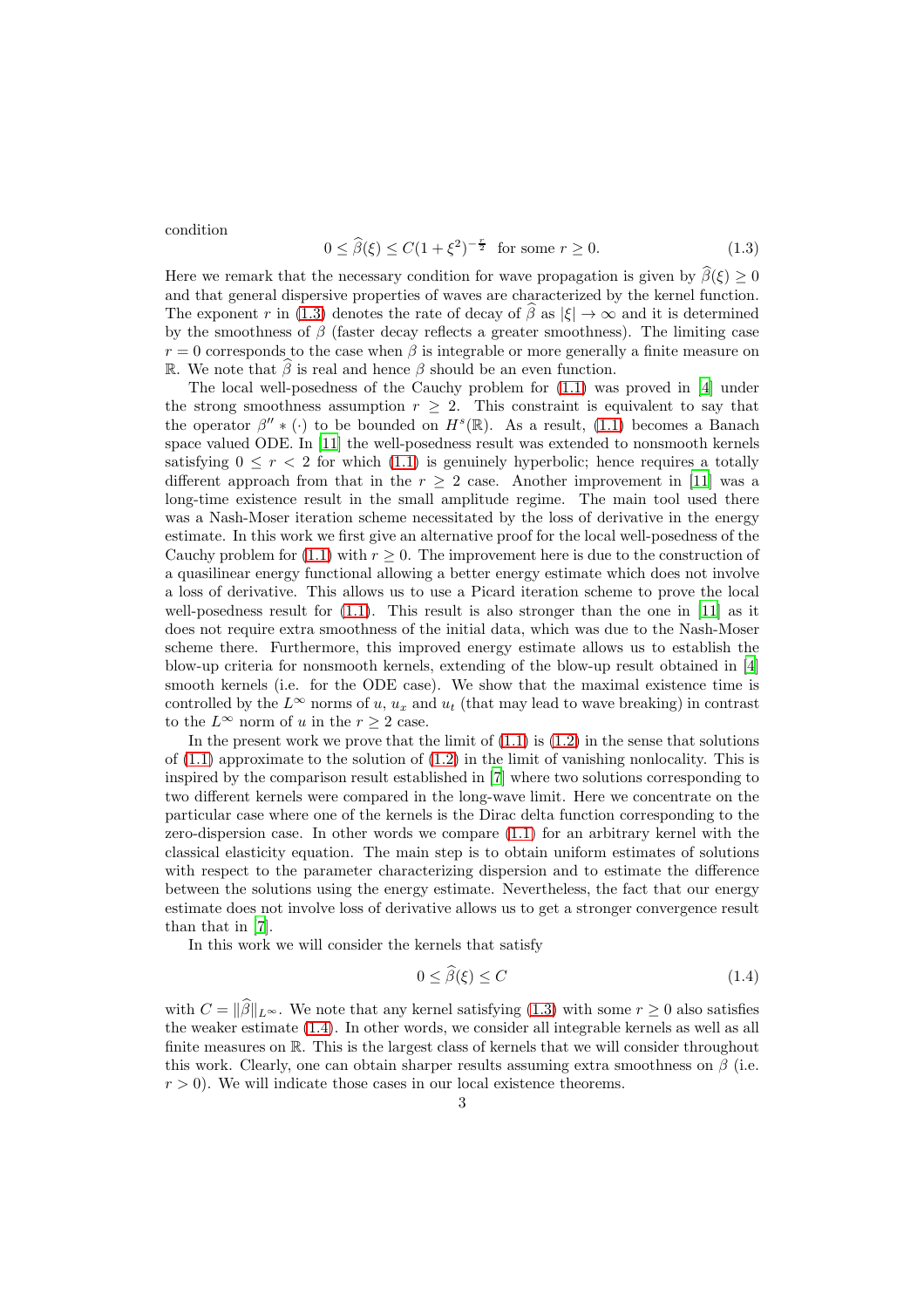The plan of this paper is as follows. In Section [2](#page-3-0) we write  $(1.1)$  as a first-order nonlinear system and prove an energy estimate for strong solutions of the corresponding linearized system. In Sections [3](#page-6-0) and [4](#page-7-0) we prove the well-posedness of the Cauchy problem for the linearized system and the nonlinear system, respectively. Section [5](#page-8-0) is concerned with the dependence of the existence time of the solutions on the initial data and the size of the nonlinear term, which makes possible to extend the local well-posedness result to long time intervals. In the same section, as a by-product, we prove the result stating that the finite-time blow-up of solutions can occur only in the  $L^{\infty}$  norms of u,  $u_x$  and  $u_t$ . In Section [6,](#page-11-0) we are able to prove the main result of the paper stating that, in limit of vanishing nonlocality (i.e. in the zero-dispersion limit), small-but-finite amplitude solutions of the Cauchy problem for [\(1.1\)](#page-0-0) converge to the corresponding solution of [\(1.2\)](#page-1-0). In Section [7](#page-13-0) we provide a rigorous justification of the convergence of the FPUT discrete lattice dynamic equation corresponding to the triangular kernel to the classical elasticity equation as the lattice spacing approaches zero.

Throughout the paper, we use the standard notation for function spaces. The Fourier transform  $\hat{u}$  of u is defined by  $\hat{u}(\xi) = \int_{\mathbb{R}} u(x)e^{-i\xi x} dx$ . The norm of u in the Lebesgue space  $L^p(\mathbb{R})$   $(1 \leq p \leq \infty)$  is represented by  $\|\cdot\|_{L^p}$ . To denote the inner product of u and v in  $L^2$  space, the symbol  $\langle u, v \rangle$  is used. The notation  $H^s = H^s(\mathbb{R})$  (for  $s \in \mathbb{R}$ ) is used to denote the  $L^2$  -based Sobolev space of order s on R, with the norm  $||u||_{H^s} =$  $\left(\int_{\mathbb{R}}(1+\xi^2)^s|\widehat{u}(\xi)|^2d\xi\right)^{1/2}$ . C is a generic positive constant. Partial differentiations are denoted by  $D_x$  etc. Further, to simplify the presentation in the rest of the paper, we introduce the notations  $X^s$  and  $Y^{s_1,s_2}$  to refer the spaces defined by

$$
X^{s} = C([0, T], H^{s}), \quad Y^{s_1, s_2} = C([0, T], H^{s_1}) \cap C^{1}([0, T], H^{s_2}), \tag{1.5}
$$

for fixed  $T > 0$ . Here the spaces  $X<sup>s</sup>$  and  $Y<sup>s<sub>1</sub>, s<sub>2</sub></sup>$  are endowed with the usual norms

$$
||u||_{X^s} = \sup_{0 \le t \le T} ||u(t)||_{H^s}, \quad ||u||_{Y^{s_1,s_2}} = \sup_{0 \le t \le T} ||u(t)||_{H^{s_1}} + \sup_{0 \le t \le T} ||u_t(t)||_{H^{s_2}}, \quad (1.6)
$$

respectively.

#### <span id="page-3-0"></span>2. An energy estimate

The proof of the local well-posedness of  $(1.1)$  in Sobolev spaces  $H<sup>s</sup>$  is based on the energy estimates and Gronwall's inequality. In this section, we construct an energy estimate for the first-order inhomogeneous linearized system related to [\(1.1\)](#page-0-0). Throughout this section we assume that  $\beta$  satisfies [\(1.4\)](#page-2-1).

In the rest of the work, we will adopt the notations  $\Lambda^{s} = (1 - D_x^2)^{s/2}$  and  $[\Lambda^{s}, f]g =$  $\Lambda^{s}(fg) - f \Lambda^{s}g$ . Furthermore, to prove our estimates below and in the next sections, we will need the following commutator estimates [\[14\]](#page-16-5):

<span id="page-3-1"></span>**Lemma 2.1.** Let  $s > 0$ . Then for all  $f, g$  satisfying  $f \in H^s$ ,  $D_x f \in L^\infty$ ,  $g \in H^{s-1} \cap L^\infty$ ,

$$
\big\| \big[ \Lambda^s , f] g \big\|_{L^2} \leq C \big( \|D_x f\|_{L^\infty} \|g\|_{H^{s-1}} + \|f\|_{H^s} \|g\|_{L^\infty} \big).
$$

In particular, when  $s > 3/2$ , due to the Sobolev embeddings  $H^{s-1} \subset L^{\infty}$ , for all  $f, g \in H^s$ 

$$
\left\| [\Lambda^s, f]D_x g \right\|_{L^2} \leq C \|f\|_{H^s} \|g\|_{H^s}.
$$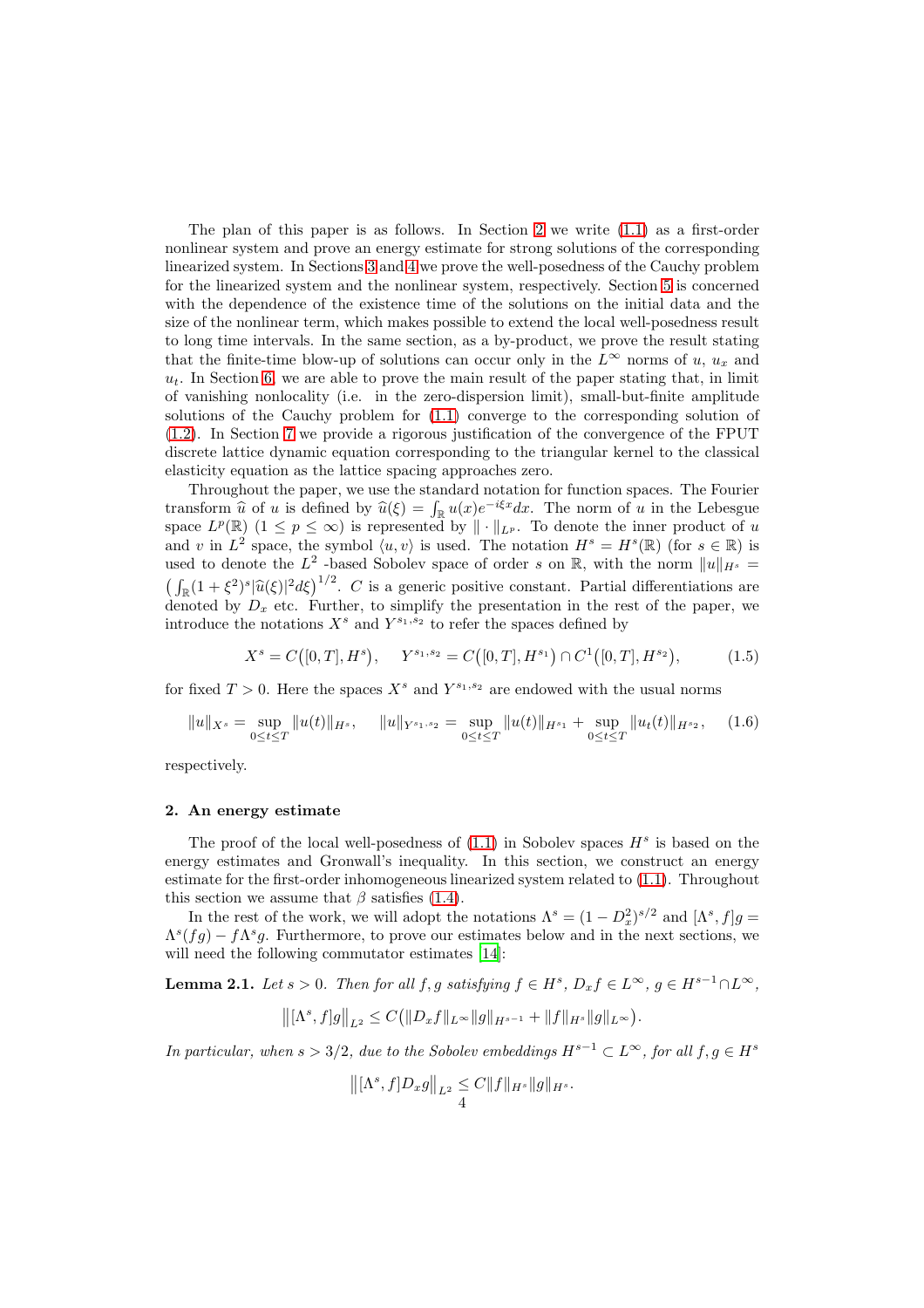We first define the pseudo-differential operator  $K$  by

$$
Ku = \mathcal{F}^{-1}(k(\xi)\widehat{u}(\xi)) \text{ with } k(\xi) = (\widehat{\beta}(\xi))^{1/2} \tag{2.1}
$$

for any  $\beta$  satisfying [\(1.4\)](#page-2-1). Clearly, K is bounded on  $H^s$  with operator norm  $C = ||\widehat{\beta}||_{L^{\infty}}^{1/2}$ . Then the Cauchy problem

<span id="page-4-6"></span>
$$
u_t = Kv_x, \t u(x, 0) = u_0(x), \t (2.2)
$$

$$
v_t = K((1 + g'(u))u_x), \quad v(x, 0) = v_0(x)
$$
\n(2.3)

is equivalent to the Cauchy problem defined by [\(1.1\)](#page-0-0) and the initial data  $u(x, 0) = u_0(x)$ ,  $u_t(x, 0) = K(v_0(x))_x$ . We now study the corresponding linearized problem

<span id="page-4-0"></span>
$$
u_t = Kv_x, \t u(x, 0) = u_0(x), \t (2.4)
$$

$$
v_t = K((1+w)u_x), \qquad v(x,0) = v_0(x). \tag{2.5}
$$

Here  $w$  is a given fixed function and the hyperbolicity of the linearized system  $(2.4)-(2.5)$  $(2.4)-(2.5)$  $(2.4)-(2.5)$ is guaranteed by the condition  $w(x,t) > -1$ . We define the H<sup>s</sup>-energy functional of  $(2.4)-(2.5)$  $(2.4)-(2.5)$  $(2.4)-(2.5)$  by

<span id="page-4-1"></span>
$$
\mathcal{E}_s^2(t) = \frac{1}{2} \int_{\mathbb{R}} \left( (1 + w(x, t)) (\Lambda^s u(x, t))^2 + (\Lambda^s v(x, t))^2 \right) dx, \tag{2.6}
$$

where  $\Lambda^s = (1 - D_x^2)^{s/2}$ . Note that when w is assumed to satisfy

$$
0 < c_1 \le 1 + w(x, t) \le c_2 \tag{2.7}
$$

where  $c_1$  and  $c_2$  are constants,  $\mathcal{E}_s^2(t)$  is equivalent to the norm  $||u(t)||_{H^s}^2 + ||v(t)||_{H^s}^2$ .

<span id="page-4-5"></span>Lemma 2.2. Let  $s > 3/2$ ,  $X^s = C([0, T], H^s)$ ,  $Y^{s,s-1} = C([0, T], H^s) \cap C^1([0, T], H^{s-1})$ . Let  $u_0, v_0 \in H^s$  and  $w \in Y^{s,s-1}$  with  $0 < c_1 \leq 1 + w(x,t)$  for all  $(x,t) \in \mathbb{R} \times [0,T]$ . Suppose  $u, v \in X^s$  satisfy the inhomogeneous system

<span id="page-4-2"></span>
$$
u_t = Kv_x + F_1, \t u(x,0) = u_0(x), \t (2.8)
$$

<span id="page-4-4"></span>
$$
v_t = K((1+w)u_x) + F_2 + G, \qquad v(x,0) = v_0(x) \tag{2.9}
$$

on  $\mathbb{R} \times [0,T]$ , where G satisfies  $||G(t)||_{H^s} \leq C||u(t)||_{H^s}$  and  $F_1, F_2 \in X^s$ . Then we have the estimate

$$
||u(t)||_{H^s} + ||v(t)||_{H^s} \le (||u_0||_{H^s} + ||v_0||_{H^s})e^{Ct} + C(||F_1||_{X^s} + ||F_2||_{X^s})(e^{Ct} - 1) \tag{2.10}
$$

for  $0 \le t \le T$ , where C is a constant dependent on  $||w||_{Y^{s,s-1}}$ .

*Proof.* Throughout the proof we will use the abbreviation  $\tilde{w} = 1 + w$  to simplify the presentation. Differentiating  $(2.6)$  and using  $(2.8)-(2.9)$  $(2.8)-(2.9)$  we get

<span id="page-4-3"></span>
$$
\frac{d}{dt}\mathcal{E}_s^2(t) = \int_{\mathbb{R}} \left( \frac{1}{2} w_t (\Lambda^s u)^2 + \widetilde{w} (\Lambda^s u_t) (\Lambda^s u) + (\Lambda^s v_t) (\Lambda^s v) \right) dx
$$
\n
$$
= \int_{\mathbb{R}} \left( \frac{1}{2} w_t (\Lambda^s u)^2 + \widetilde{w} (\Lambda^s F_1) (\Lambda^s u) + (\Lambda^s F_2) (\Lambda^s v) + (\Lambda^s G) (\Lambda^s v) \right) dx
$$
\n
$$
+ \widetilde{w} (\Lambda^s K v_x) (\Lambda^s u) + (\Lambda^s K (\widetilde{w} u_x)) (\Lambda^s v) \Big) dx. \tag{2.11}
$$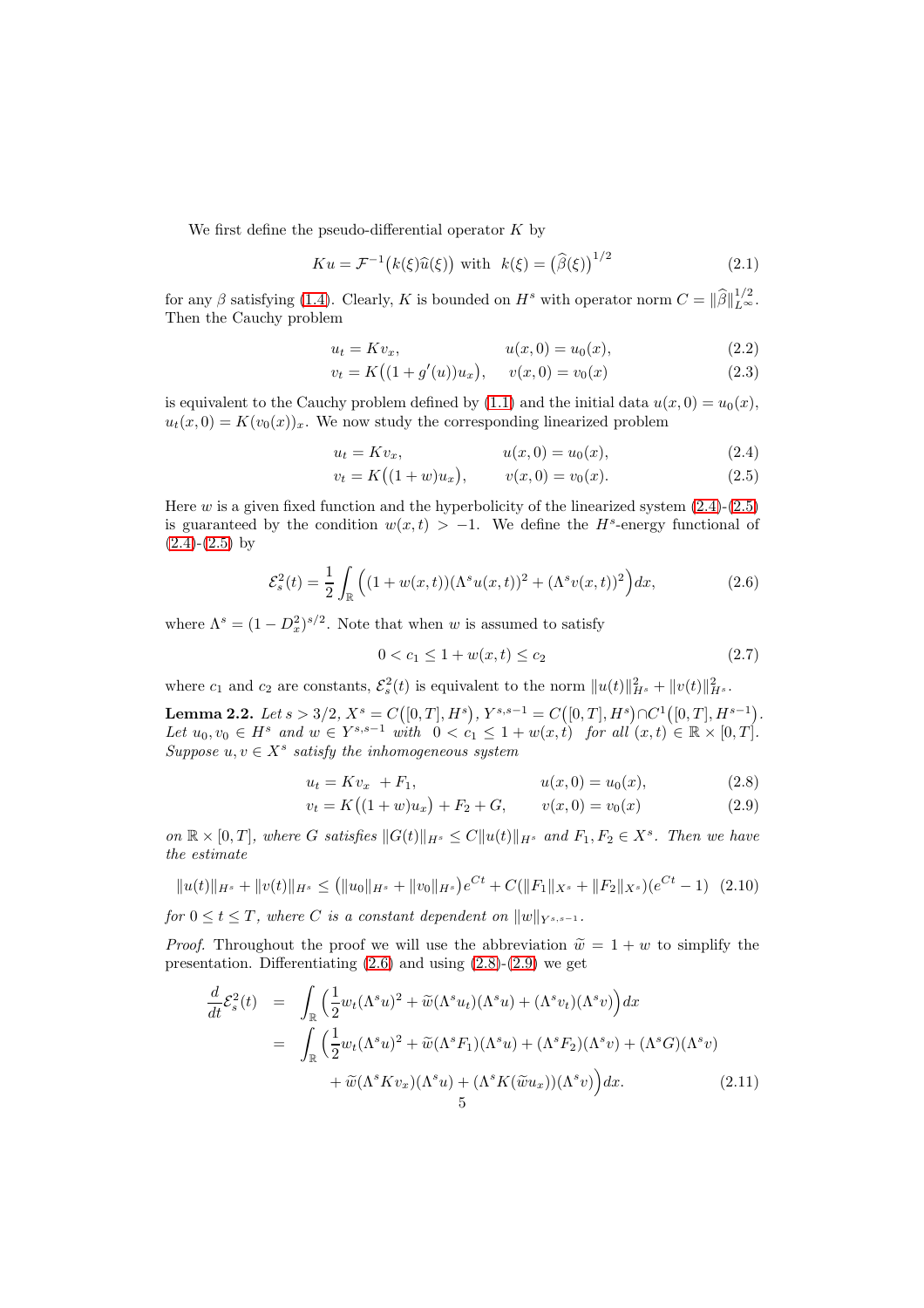We handle the last two terms on the right-hand-side of  $(2.11)$  separately:

$$
I(t) = \langle \widetilde{w}(\Lambda^s K v_x), \Lambda^s u \rangle + \langle \Lambda^s K(\widetilde{w} u_x), \Lambda^s v \rangle
$$
  
\n
$$
= \langle D_x(\widetilde{w} \Lambda^s K v) - \widetilde{w}_x(\Lambda^s K v), \Lambda^s u \rangle + \langle \Lambda^s K(\widetilde{w} u_x), \Lambda^s v \rangle
$$
  
\n
$$
= -\langle \widetilde{w}(\Lambda^s K v), \Lambda^s u_x \rangle - \langle \widetilde{w}_x(\Lambda^s K v), \Lambda^s u \rangle + \langle \Lambda^s (\widetilde{w} u_x), \Lambda^s K v \rangle
$$
  
\n
$$
= -\langle w_x(\Lambda^s K v), \Lambda^s u \rangle + \langle \Lambda^s K v, -\widetilde{w}(\Lambda^s u_x) + \Lambda^s (\widetilde{w} u_x) \rangle
$$
  
\n
$$
= -\langle w_x(\Lambda^s K v), \Lambda^s u \rangle + \langle \Lambda^s K v, [\Lambda^s, w] u_x \rangle, \qquad (2.12)
$$

with  $[\Lambda^s, \tilde{w}]u_x = [\Lambda^s, w]u_x = \Lambda^s(wu_x) - w\Lambda^s u_x$ , where we have used the facts that the operators  $\Lambda^s$ , K and  $D_x$  all commute and K is self-adjoint on  $L^2$ . Thus, [\(2.11\)](#page-4-3) takes the form

$$
\frac{d}{dt}\mathcal{E}_s^2(t) = \int_{\mathbb{R}} \left( \frac{1}{2} w_t (\Lambda^s u)^2 - \widetilde{w}_x (\Lambda^s K v) (\Lambda^s u) + (\Lambda^s K v) [\Lambda^s, w] u_x + \widetilde{w} (\Lambda^s F_1) (\Lambda^s u) + (\Lambda^s F_2) (\Lambda^s v) + (\Lambda^s G) (\Lambda^s v) \right) dx.
$$

Since  $||Ku||_{H^s} \leq C||u||_{H^{s-\frac{r}{2}}} \leq C||u||_{H^s}$ , we deduce from the above equation that

<span id="page-5-1"></span>
$$
\frac{d}{dt}\mathcal{E}_s^2 \le C \Big( \|w_t\|_{L^\infty} \|u\|_{H^s}^2 + \|w_x\|_{L^\infty} \|v\|_{H^s} \|u\|_{H^s} + \|v\|_{H^s} \big\| [\Lambda^s, w] u_x \big\|_{L^2}
$$

$$
+ \| \widetilde{w} \|_{L^\infty} \|F_1\|_{H^s} \|u\|_{H^s} + \|F_2\|_{H^s} \|v\|_{H^s} + \|G\|_{H^s} \|v\|_{H^s} \Big). \tag{2.13}
$$

Using the relation  $||G(t)||_{H^s} \leq C||u(t)||_{H^s}$  and the commutator estimate of Lemma [2.1](#page-3-1)

$$
\left\| [\Lambda^s, w] u_x \right\|_{L^2} \leq C \|w\|_{H^s} \|u\|_{H^s},
$$

we get

<span id="page-5-0"></span>
$$
\frac{d}{dt}\mathcal{E}_s^2 \le C \Big( \|w_t\|_{L^\infty} \|u\|_{H^s}^2 + \|w_x\|_{L^\infty} \|v\|_{H^s} \|u\|_{H^s} + (1 + \|w\|_{H^s}) \|v\|_{H^s} \|u\|_{H^s} + \|\widetilde{w}\|_{L^\infty} \|F_1\|_{H^s} \|u\|_{H^s} + \|F_2\|_{H^s} \|v\|_{H^s} \Big). \tag{2.14}
$$

For  $s > 3/2$ , we have

$$
\sup_{0\leq t\leq T}\left(\|w_t(t)\|_{L^\infty}+\|w_x(t)\|_{L^\infty}+\|w(t)\|_{H^s}+1\right)\leq C_1,
$$

and

$$
\sup_{0\leq t\leq T}\|\widetilde{w}(t)\|_{L^\infty}\leq C_2
$$

where  $C_1$  and  $C_2$  are constants depending on  $||w||_{Y^{s,s-1}}$ . So, using the fact that  $\mathcal{E}_s(t)$  is equivalent to the norm  $||u(t)||_{H^s} + ||v(t)||_{H^s}$ , [\(2.14\)](#page-5-0) becomes

$$
\frac{d}{dt}\mathcal{E}_s^2(t) \leq C_1 \mathcal{E}_s^2(t) + C_2 (||F_1||_{H^s} + ||F_2||_{H^s}) \mathcal{E}_s(t).
$$

By Gronwall's inequality we get,

$$
\mathcal{E}_s(t) \leq \mathcal{E}_s(0)e^{C_1t} + C_2(||F_1||_{X^s} + ||F_2||_{X^s})(e^{C_1t} - 1).
$$

This completes the proof of [\(2.10\)](#page-4-4).

 $\Box$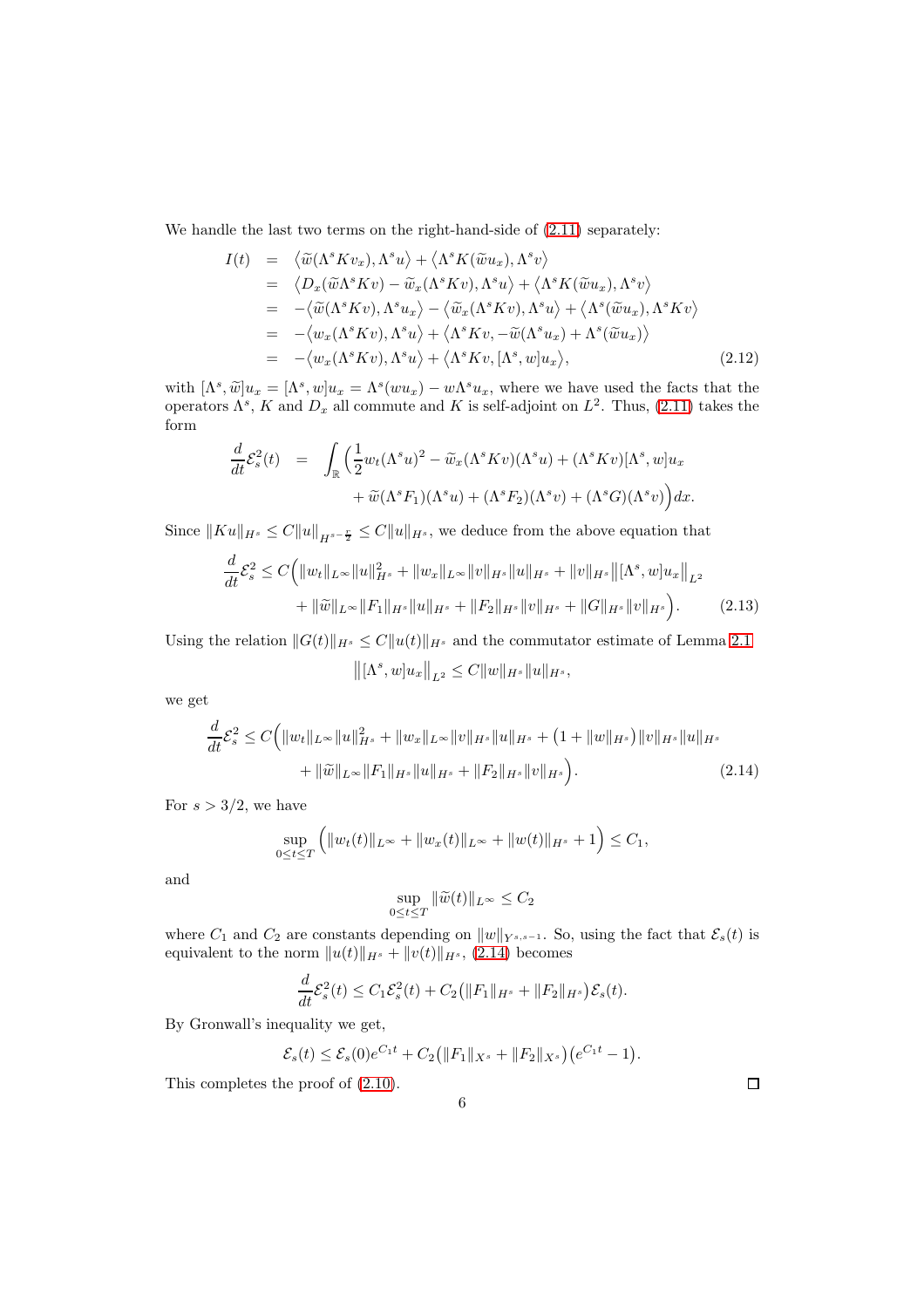#### <span id="page-6-0"></span>3. Well-posedness for the linear system

In this section we establish the well-posedness of the Cauchy problem  $(2.4)-(2.5)$  $(2.4)-(2.5)$ defined for the linearized system.

<span id="page-6-3"></span>**Lemma 3.1.** Suppose  $\beta$  satisfies [\(1.3\)](#page-2-0) for some  $r \geq 0$ . Let  $s > 5/2$ ,  $\sigma = \min\{s, s+\frac{r}{2}-1\}$ ,  $X^s = C([0,T], \dot{H}^s)$  and  $Y^{s,\sigma} = C([0,T], H^s) \cap C^1([0,T], H^{\sigma})$ . Let  $u_0, v_0 \in \dot{H}^s$  and  $w \in Y^{s,\sigma}$  with  $0 < c_1 \leq 1 + w(x,t)$  for all  $(x,t) \in \mathbb{R} \times [0,T]$ . Then there exist unique  $u, v \in Y^{s, \sigma}$  satisfying  $(2.4)-(2.5)$  $(2.4)-(2.5)$  on  $\mathbb{R} \times [0, T]$ .

Proof. For the existence proof of the linearized system, we follow the standard hyperbolic approach [\[15\]](#page-16-6) in which a solution of [\(2.4\)](#page-4-0)-[\(2.5\)](#page-4-0) is obtained as a limit of solutions to

<span id="page-6-1"></span>
$$
u_t^h = J^h K v_x^h, \qquad u^h(x,0) = u_0(x), \qquad (3.1)
$$

$$
v_t^h = J^h K((1+w)u_x^h), \quad v^h(x,0) = v_0(x). \tag{3.2}
$$

Here  $J^h$  is a Friederichs mollifier given by

$$
J^h\varphi(x) = \frac{1}{h} \int_{\mathbb{R}} \eta(\frac{x-y}{h}) \varphi(y) dy
$$

with some nonnegative  $\eta \in C_0^{\infty}(\mathbb{R})$  and  $\int_{\mathbb{R}} \eta(x) dx = 1$ . Due to the regularizing effect of  $J^h$ , [\(3.1\)](#page-6-1)-[\(3.2\)](#page-6-1) is an X<sup>s</sup>-valued ODE system and hence has solution  $u^h, v^h \in X^s$ . Moreover, since  $J^h K$  satisfies the same bounds as K, the energy estimate of Lemma [2.2](#page-4-5) will hold uniformly in h. It follows that  $(u^h, v^h)$  is uniformly bounded in  $X^s$ . We will show that for any sequence  $h_n \to 0$ , the solutions  $(u^{h_n}, v^{h_n})$  form Cauchy sequences in a lower norm. The key ingredient in the proof is the mollifier estimate [\[6](#page-16-7)]

<span id="page-6-2"></span>
$$
||J^{h_n}\varphi - J^{h_m}\varphi||_{H^{s-1}} \le |h_n - h_m| ||\varphi||_{H^s}.
$$
\n(3.3)

On the other hand we have the direct estimate  $||J^{h_n}\varphi-J^{h_m}\varphi||_{H^s} \leq C||\varphi||_{H^s}$ . Using the Gagliardo–Nirenberg type inequality [\[2\]](#page-16-8) for any  $0 < \alpha < 1$  we have

$$
||J^{h_n}\varphi - J^{h_m}\varphi||_{H^{s-\alpha}} \le C|h_n - h_m|^\alpha ||\varphi||_{H^s}.
$$
\n(3.4)

Given  $s > 5/2$  we first choose  $0 < \alpha < 1$  so that  $s - \alpha > 5/2$ . We start by writing [\(3.1\)](#page-6-1)-[\(3.2\)](#page-6-1) for  $h_n$  and  $h_m$  and setting  $p = u^{h_n} - u^{h_m}$ ,  $q = v^{h_n} - v^{h_m}$ . Then, [\(3.1\)](#page-6-1)-(3.2) imply that the differences  $p, q$  satisfy the initial value problem

$$
p_t = J^{h_n} K q_x + (J^{h_n} - J^{h_m}) K v_x^{h_m}, \qquad p(x, 0) = 0,
$$
  
\n
$$
q_t = J^{h_n} K ((1 + w) p_x) + (J^{h_n} - J^{h_m}) K ((1 + w) u_x^{h_m}), \qquad q(x, 0) = 0.
$$

The above problem is in the form of  $(2.8)-(2.9)$  $(2.8)-(2.9)$  if we take

$$
F_1 = (J^{h_n} - J^{h_m}) K v_x^{h_m}, \quad F_2 = (J^{h_n} - J^{h_m}) K ((1+w) u_x^{h_m}), \quad G = 0.
$$

By  $(3.4)$  we have

$$
||F_1||_{X^{s-1-\alpha}} \leq C|h_n - h_m|^{\alpha} ||v||_{H^s} \leq C|h_n - h_m|^{\alpha},
$$
  

$$
||F_2||_{X^{s-1-\alpha}} \leq C|h_n - h_m|^{\alpha} ||u||_{H^s} \leq C|h_n - h_m|^{\alpha}.
$$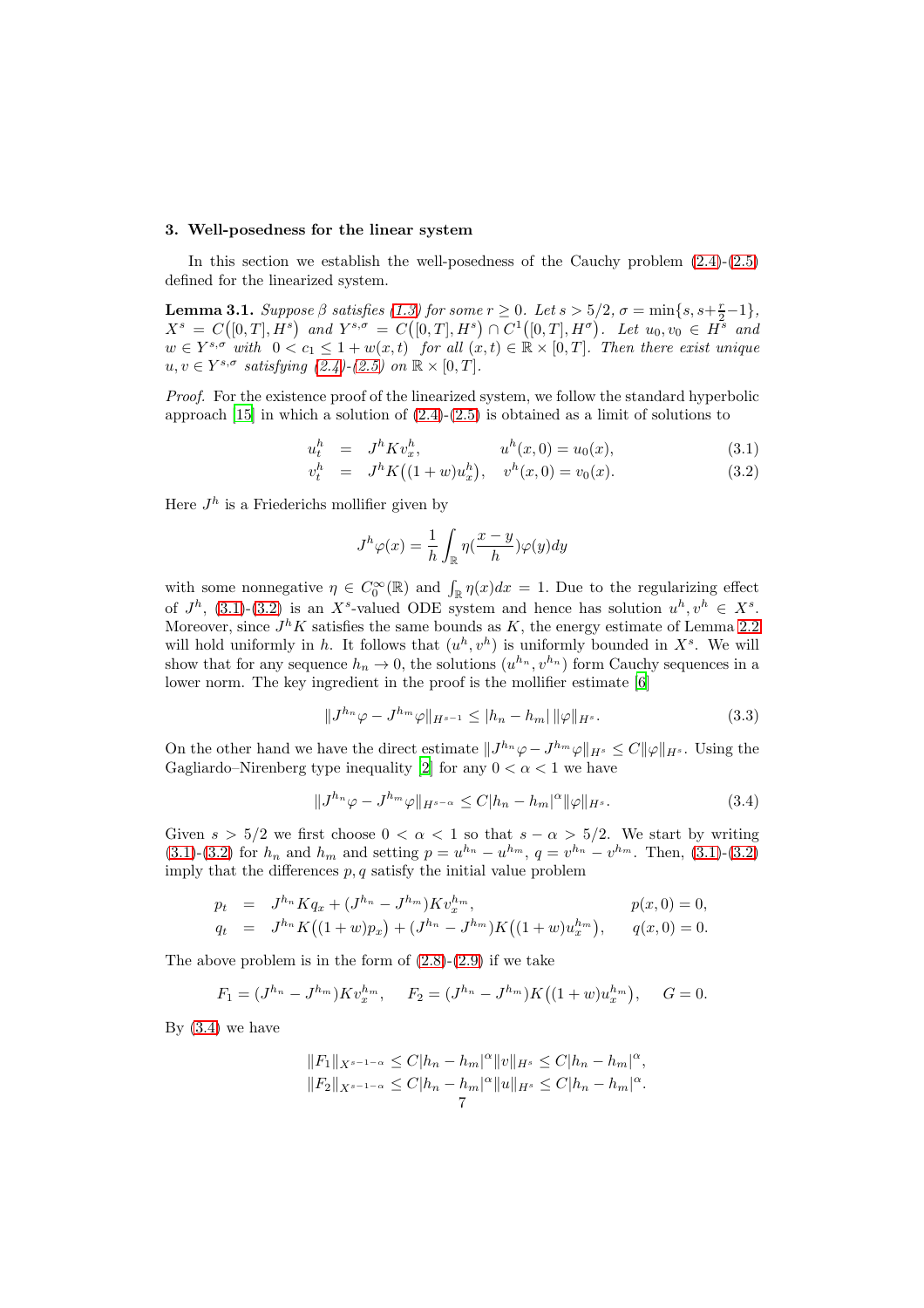Then the energy estimate [\(2.10\)](#page-4-4) of Lemma [2.2](#page-4-5) implies that the solutions  $(p, q) = (u^{h_n}$  $u^{h_m}, v^{h_n} - v^{h_m}$ ) satisfy

$$
||u^{h_n}(t) - u^{h_m}(t)||_{H^{s-1-\alpha}} + ||v^{h_n}(t) - v^{h_m}(t)||_{H^{s-1-\alpha}} \leq C|h_n - h_m|^{\alpha} (e^{Ct} - 1).
$$

Hence  $\lim_{h\to 0}(u^h, v^h) = (u, v)$  exists in  $X^{s-1-\alpha}$ . On the other hand,  $(u^h, v^h)$  being bounded in  $X^s$  will have a weak limit in  $X^s$ . Uniqueness of the limit shows regularity, namely that  $u, v \in X^s$  indeed satisfies [\(2.4\)](#page-4-0)-[\(2.5\)](#page-4-0). The second part of the assertion,  $u_t, v_t \in C([0,T], H^{\sigma})$  (with  $\sigma = s + \frac{r}{2} - 1$  when  $r < 2$ ), follows directly from the smoothing effect of  $\hat{K}$  in [\(3.1\)](#page-6-1)-[\(3.2\)](#page-6-1). Finally, uniqueness for the linear system follows directly from the energy estimate.  $\Box$ 

## <span id="page-7-0"></span>4. Local well-posedness for the nonlinear system

Once having proved the well-posedness of the linearized system, the next stage is to prove the local well-posedness of the nonlinear system  $(2.2)-(2.3)$  $(2.2)-(2.3)$ . In this section we use Picard's iterations to prove the local well-posedness of  $(2.2)-(2.3)$  $(2.2)-(2.3)$ . In the process, we will make use of the nonlinear estimates (see [\[1](#page-16-9), [3\]](#page-16-10)):

<span id="page-7-1"></span>**Lemma 4.1.** Let  $h \in C^{\infty}(\mathbb{R})$  with  $h(0) = 0$ . Then, for any  $s \geq 0$  and  $u, v \in L^{\infty} \cap H^s$ ,

- 1.  $h(u) \in H^s$  with  $||h(u)||_{H^s} \leq C_1 ||u||_{H^s}$  where  $C_1$  depends on h and  $||u||_{L^{\infty}}$ .
- 2.  $||h(u)-h(v)||_{H^s} \leq C_2||u-v||_{H^s}$  where  $C_2$  depends on h and  $||u||_{L^{\infty}}, ||v||_{L^{\infty}}, ||u||_{H^s}$ , and  $||v||_{H^s}$ .

To employ the energy estimate of Lemma [2.2,](#page-4-5) we want the initial value  $u(x, 0) = u_0(x)$ to satisfy

$$
0 < c_1 \le 1 + g'(u_0(x))
$$

for all  $x \in \mathbb{R}$ . This can be achieved as follows: Since  $g'(0) = 0$ , one has  $0 < c_1 \leq 1 + g'(z)$ for sufficiently small  $|z|$ . By the Sobolev embedding theorem, this in turn implies that there is some  $\gamma$  so that  $0 < c_1 \leq 1 + g'(z(x, t))$  whenever  $||z(t)||_{H^s} \leq \gamma$ .

We start by assuming that  $||u_0||_{H^s} + ||v_0||_{H^s} \leq \frac{\gamma}{2}$  so that  $1 + g'(u_0) \geq c_1$ . We inductively define the iterates  $(u^{n+1}, v^{n+1})$  as the solution of the linear system

$$
u_t^{n+1} = Kv_x^{n+1}, \t u^{n+1}(x, 0) = u_0(x),
$$
  
\n
$$
v_t^{n+1} = K((1+g'(u^n))u_x^{n+1}), \t v^{n+1}(x, 0) = v_0(x)
$$

with  $(u^0, v^0) = (u_0, v_0)$ . By the energy estimate [\(2.10\)](#page-4-4) of Lemma [2.2](#page-4-5) for  $F_1 = F_2 = G = 0$ and  $t \leq T_0 = \frac{\log 2}{C}$  we have

$$
||u^{1}(t)||_{H^{s}} + ||v^{1}(t)||_{H^{s}} \leq (||u_{0}||_{H^{s}} + ||v_{0}||_{H^{s}})e^{Ct} \leq \frac{\gamma}{2}e^{Ct} \leq \gamma
$$

with  $C = C(||g'(u_0)||_{H^s}) \leq C(\gamma)$ . A similar estimate will also work for all  $(u^n, v^n)$ , hence we have  $0 < c_1 \leq 1 + g'(u^n(x,t))$  for all x and  $t \leq T_0 = \frac{\log 2}{C}$ . We next estimate  $(p^{n+1}, q^{n+1}) = (u^{n+1} - u^n, v^{n+1} - v^n)$ . Then, the differences  $p^{n+1}, q^{n+1}$  satisfy

$$
p_t^{n+1} = Kq_x^{n+1},
$$
  
\n
$$
q_t^{n+1} = K((1+g'(u^n))p_x^{n+1}) + K((g'(u^n) - g'(u^{n-1}))u_x^n),
$$
  
\n
$$
p^{n+1}(x, 0) = 0,
$$
  
\n
$$
q^{n+1}(x, 0) = 0.
$$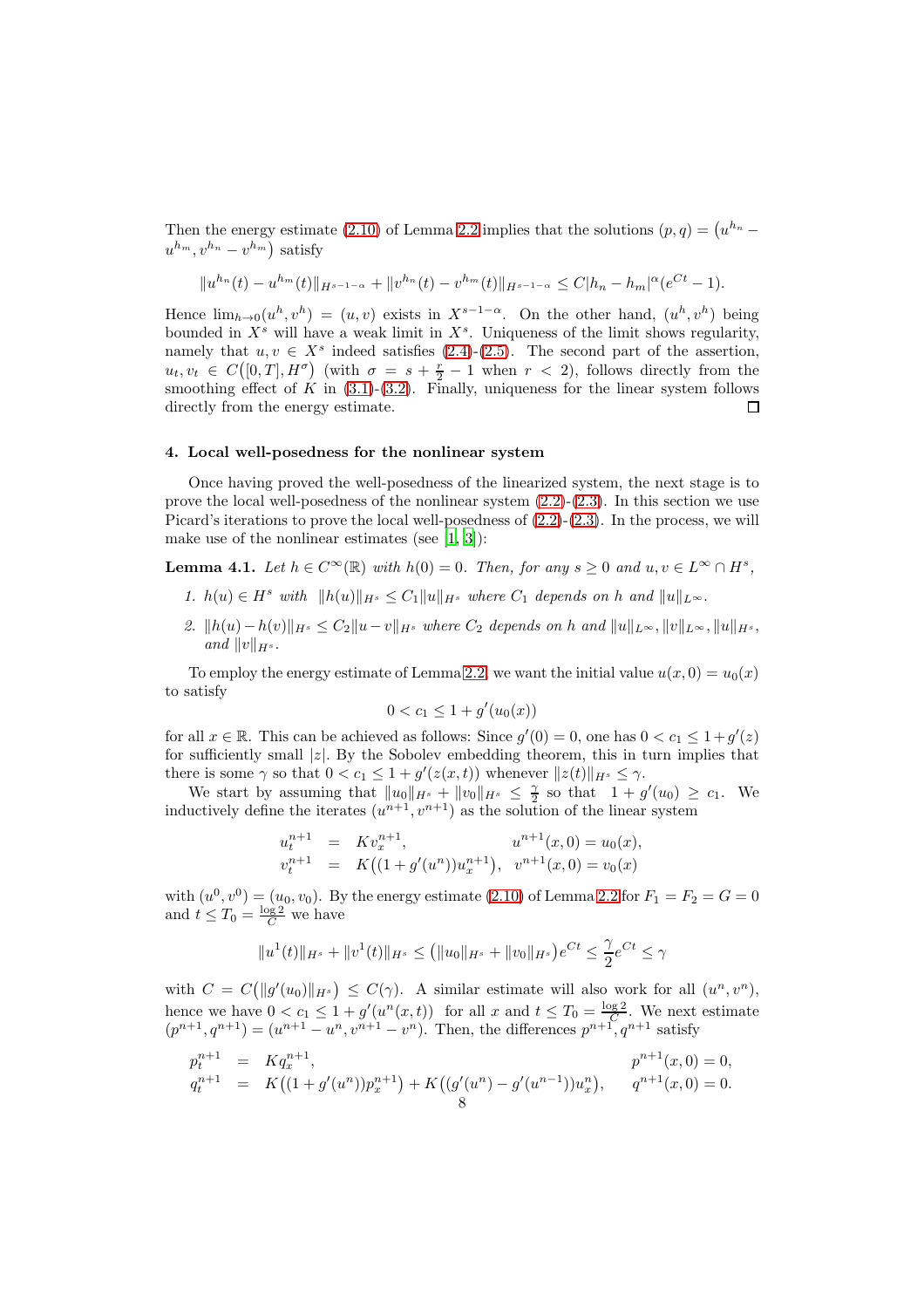Applying Lemma [2.2](#page-4-5) for  $s-1$  rather than s, with  $F_1 = G = 0$  and  $F_2 = K(g'(u^n))$  $g'(u^{n-1})\big)u_x^n$ , we get

$$
||p^{n+1}(t)||_{H^{s-1}} + ||q^{n+1}(t)||_{H^{s-1}} \leq C||K(g'(u^n(t)) - g'(u^{n-1}(t)))u_x^n(t)||_{H^{s-1}}(e^{Ct} - 1)
$$
  
\n
$$
\leq C||(g'(u^n(t)) - g'(u^{n-1}(t)))u_x^n(t)||_{H^{s-1}}(e^{Ct} - 1)
$$
  
\n
$$
\leq C||u^n(t) - u^{n-1}(t)||_{H^{s-1}}(e^{Ct} - 1),
$$

where we have used Lemma [4.1.](#page-7-1) Choosing  $T_1 < T_0$  now so that  $e^{CT_1} - 1 \leq \frac{1}{2C}$  we see that for  $t \leq T_1$ ,

$$
||p^{n+1}(t)||_{H^{s-1}} + ||q^{n+1}(t)||_{H^{s-1}} \le \frac{1}{2} (||p^n(t)||_{H^{s-1}} + ||q^n(t)||_{H^{s-1}}) \le \cdots \le \frac{C}{2^n}.
$$

This shows that  $(u^n, v^n)$  forms a Cauchy sequence in  $H^{s-1}$  and the limit  $(u, v)$  will be a solution in  $H^{s-1}$ . Finally, as was done in the proof of Lemma [3.1,](#page-6-3) we obtain regularity, namely that  $u, v \in C([0, T_1], H^s)$ . Noting that the operator K has a smoothing effect of order  $r/2$ , we get  $u_t, v_t \in C([0, T_1], H^{s+\frac{r}{2}-1})$  when  $r < 2$ . This proves the theorem below:

**Theorem 4.2.** Suppose  $\beta$  satisfies [\(1.3\)](#page-2-0) for some  $r \ge 0$ . Let  $s > 5/2$ ,  $\sigma = \min\{s, s + 1\}$  $\frac{r}{2} - 1$ . Suppose  $u_0, v_0 \in H^s$  with sufficiently small  $||u_0||_{H^s} + ||v_0||_{H^s}$ . Then there exists  $\bar{T}_1 > 0$  so that the Cauchy problem [\(2.2\)](#page-4-6)-[\(2.3\)](#page-4-6) has a unique solution  $u, v \in Y^{s, \sigma} =$  $C([0,T_1], H^s) \cap C^1([0,T_1], H^{\sigma}).$ 

We conclude by stating the local well-posedness result for our original equation  $(1.1)$ . Noting the relationship between the initial values for  $(1.1)$  and  $(2.2)-(2.3)$  $(2.2)-(2.3)$ , we have:

<span id="page-8-1"></span>Corollary 4.3. Suppose  $\beta$  satisfies [\(1.3\)](#page-2-0) for some  $r \geq 0$ . Let  $s > 5/2$ ,  $\sigma = \min\{s, s + 1\}$  $\frac{r}{2} - 1$ . Suppose  $u_0, v_0 \in H^s$  with sufficiently small  $||u_0||_{H^s} + ||v_0||_{H^s}$ . Then there exists  $T_1 > 0$  so that the Cauchy problem for [\(1.1\)](#page-0-0), with initial data  $u(x, 0) = u_0(x)$ ,  $u_t(x,0) = K(v_0(x))_x$  has a unique solution  $u \in Y^{s,\sigma} = C([0,T_1], H^s) \cap C^1([0,T_1], H^{\sigma}).$ 

**Remark 4.4.** We finally note that when K is invertible, namely  $\widehat{\beta}(\xi) \ge c(1+\xi^2)^{-r/2}$ , the condition  $u_t(x,0) = K(v_0(x))_x$  amounts to  $u_t(x,0) = (w_1(x))_x$  with arbitrary  $w_1 \in H^{\sigma}$ .

# <span id="page-8-0"></span>5. Blow up and existence time of solutions

In this section we will first determine conditions for finite-time blow-up of solutions to [\(2.2\)](#page-4-6)-[\(2.3\)](#page-4-6)and then we will highlight the dependence of the life span of solutions upon the initial data. All the results in this section correspond to similar results for our original problem [\(1.1\)](#page-0-0).

When  $r \geq 2$ , it was shown in [\[4](#page-16-0)] that blow-up can only happen in the  $L^{\infty}$  norm of u; namely, as long as  $||u(t)||_{L^{\infty}}$  stays finite, there is global existence for any  $s > 1/2$ . This is due to the fact that when  $r \geq 2$ , [\(2.2\)](#page-4-6)-[\(2.3\)](#page-4-6) is an  $H^s$ -valued ODE system. In the general case  $r \geq 0$ , the condition that  $||u(t)||_{L^{\infty}}$  stays finite will not suffice as there may be also wave breaking. The phenomenon where  $||u(t)||_{L^{\infty}}$  remains bounded but  $||u_x(t)||_{L^{\infty}}$ and/or  $||u_t(t)||_{L^{\infty}}$  become unbounded will be called as wave breaking.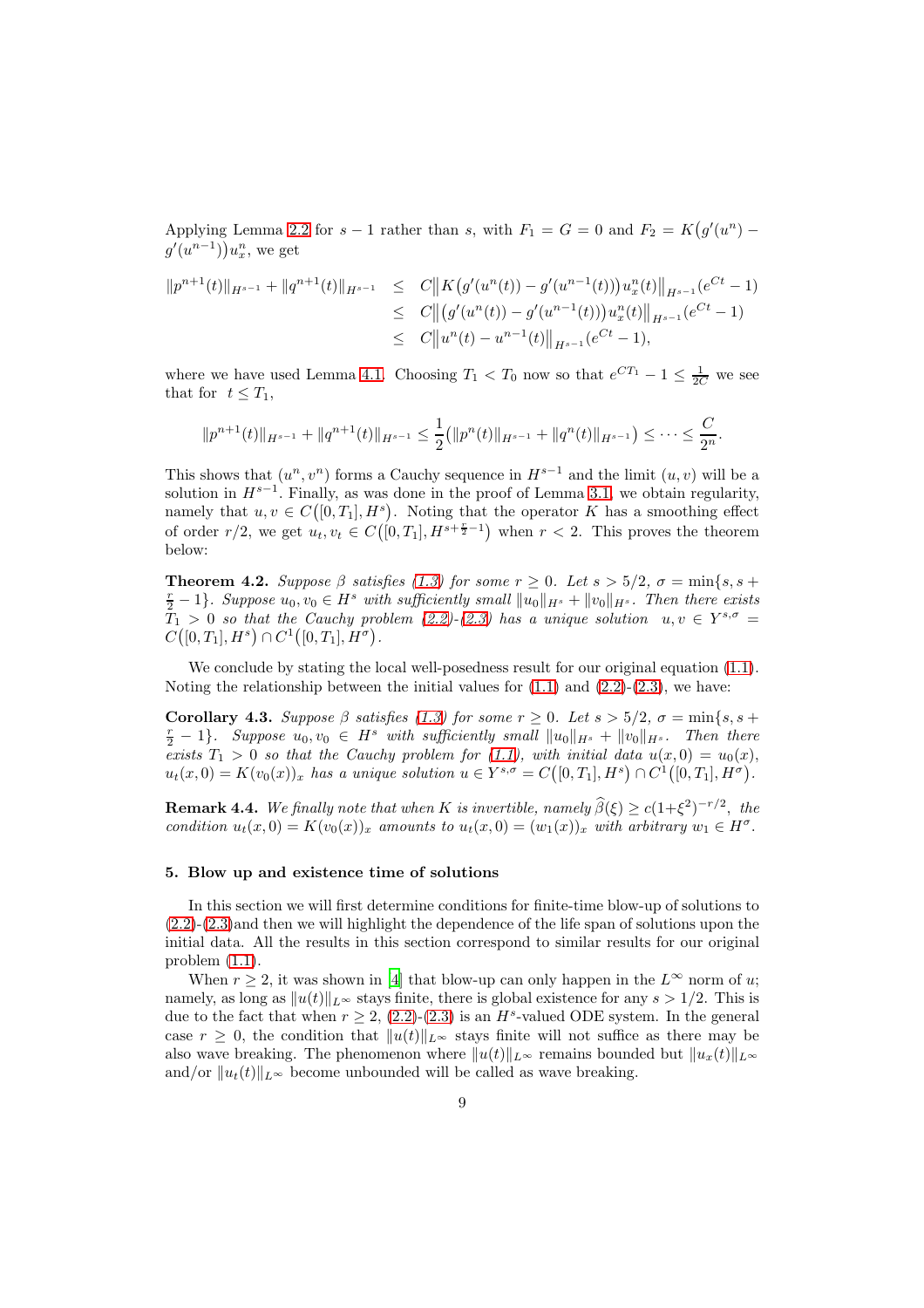Consider the solution  $(u, v)$  of  $(2.2)-(2.3)$  $(2.2)-(2.3)$  with the initial data  $u_0, v_0$  in  $H^s, s > 5/2$ . Then, obviously, the pair  $(u, v)$  satisfies  $(2.8)-(2.9)$  $(2.8)-(2.9)$  with  $w = g'(u)$  and  $F_1 = F_2 = G = 0$ . From the estimate [\(2.13\)](#page-5-1) in the proof of Lemma [2.2](#page-4-5) we have

$$
\frac{d}{dt}\mathcal{E}_s^2 \leq C\Big(\|w_t\|_{L^\infty}\|u\|_{H^s}^2 + \|w_x\|_{L^\infty}\|v\|_{H^s}\|u\|_{H^s} + \|v\|_{H^s}\big\|[\Lambda^s,w]u_x\big\|_{L^2}\Big).
$$

When  $w = g'(u)$ , with the use of the stronger commutator estimate

$$
\left\| [\Lambda^s, w] u_x \right\|_{L^2} \leq C \Big( \|w_x\|_{L^\infty} \|u_x\|_{H^{s-1}} + \|w\|_{H^s} \|u_x\|_{L^\infty} \Big)
$$

in Lemma [2.1,](#page-3-1) this gives

<span id="page-9-0"></span>
$$
\frac{d}{dt}\mathcal{E}_s^2 \leq C \Big( \| (g'(u))_t \|_{L^\infty} \| u \|_{H^s}^2 + \| (g'(u))_x \|_{L^\infty} \| u \|_{H^s} \| v \|_{H^s} \n+ ( \| (g'(u))_x \|_{L^\infty} \| u \|_{H^s} + \| g'(u) \|_{H^s} \| u_x \|_{L^\infty} ) \| v \|_{H^s} \Big). \tag{5.1}
$$

Now suppose that for some  $T > 0$ ,  $||u(t)||_{L^{\infty}} \leq M$  and  $||u_t(t)||_{L^{\infty}} + ||u_x(t)||_{L^{\infty}} \leq M_1$  for all  $t \in [0, T]$ . But with

$$
C(M) = \sup_{|p| \le M} (|g'(p)| + |g''(p)|)
$$

 $||g'(u)||_{L^{\infty}} \leq C(M)$  and  $||(g'(u))_t||_{L^{\infty}} + ||(g'(u))_x||_{L^{\infty}} \leq C(M) (||u_t||_{L^{\infty}} + ||u_x||_{L^{\infty}}) \leq$  $C(M)M_1$ , and  $||g'(u)||_{H^s} \leq C(M)||u||_{H^s}$  for  $t \in [0, T]$ , where we have used Lemma [4.1.](#page-7-1) So we get

$$
\frac{d}{dt}\mathcal{E}_s^2(t) \le C(M)M_1\mathcal{E}_s^2(t),
$$

and Gronwall's inequality implies

$$
||u(t)||_{H^s}^2 + ||v(t)||_{H^s}^2 \approx \mathcal{E}_s^2(t) \le Ce^{C(M)M_1 t}.
$$

This shows that whenever  $||u(t)||_{L^{\infty}}$ ,  $||u_t(t)||_{L^{\infty}}$  and  $||u_x(t)||_{L^{\infty}}$  stay finite,  $||u(t)||_{H^s}^2 +$  $||v(t)||_{H^s}^2$  also stays finite; so to investigate blow-up versus global existence, one needs to control the  $L^{\infty}$  norms of u,  $u_x$  and  $u_t$ . In other words;

**Lemma 5.1.** Let  $s > 5/2$ . Then the solution of  $(2.2)-(2.3)$  $(2.2)-(2.3)$ , with initial data in  $H<sup>s</sup>$ , will blow up in finite time if and only if

<span id="page-9-1"></span>
$$
||u(t)||_{L^{\infty}} + ||u_t(t)||_{L^{\infty}} + ||u_x(t)||_{L^{\infty}}
$$

blows up in finite time.

Next we will consider the existence time of solutions to  $(2.2)-(2.3)$  $(2.2)-(2.3)$  in the case of a power-type nonlinearity,  $g(u) = \alpha u^{n+1}$   $(n \geq 1)$ ; namely we show how existence time depends on the initial data. Then, with  $w = g'(u) = (n + 1)\alpha u^n$  we have from [\(5.1\)](#page-9-0):

$$
\frac{d}{dt}\mathcal{E}_s^2 \le C \Big( \| (u^n)_t \|_{L^\infty} \|u\|_{H^s}^2 + \| (u^n)_x \|_{L^\infty} \|u\|_{H^s} \|v\|_{H^s} + \|u\|_{H^s}^n \|u_x\|_{L^\infty} \|v\|_{H^s} \Big). \tag{5.2}
$$

The first term in [\(5.2\)](#page-9-1) is estimated as follows

$$
|| (u^n)_t ||_{L^{\infty}} \leq C ||u||_{L^{\infty}}^{n-1} ||u_t ||_{L^{\infty}} \leq C ||u||_{H^{s-1}}^{n-1} ||u_t ||_{H^{s-1}}.
$$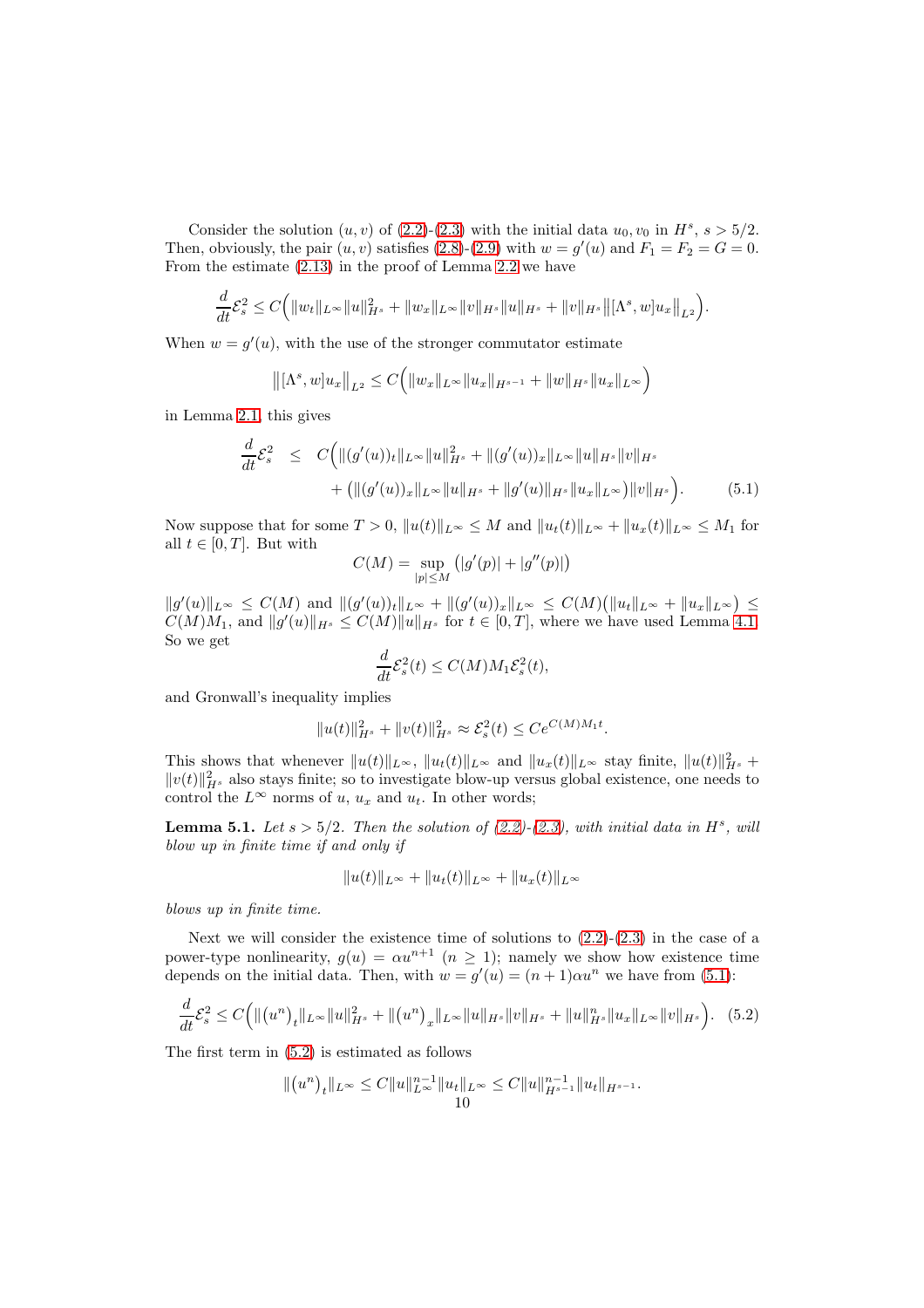But  $||u_t||_{H^{s-1}} = ||Kv_x||_{H^{s-1}} \leq C||v_x||_{H^{s-1}} \leq ||v||_{H^s}$ , so

$$
\|(u^n)_t\|_{L^\infty}\leq C\|u\|_{H^s}^{n-1}\|v\|_{H^s}\leq C\mathcal{E}^n_s.
$$

Similarly,

$$
\|(u^n)_x\|_{L^\infty} \le C \|(u^n)_x\|_{H^{s-1}} \le C \|u\|_{H^s}^n \le C \mathcal{E}_s^n.
$$

Adding up,

$$
\frac{d}{dt}\mathcal{E}_s^2(t) \le C \mathcal{E}_s^{n+2}(t).
$$

This in turn implies that

$$
||u(t)||_{H^s} + ||v(t)||_{H^s} \approx \mathcal{E}_s(t) \le \frac{\mathcal{E}_s(0)}{\left(1 - Ct\mathcal{E}_s^n(0)\right)^{\frac{1}{n}}}.
$$

In other words, we have the following lemma establishing the relationship between the existence time and the initial data:

**Lemma 5.2.** The solution of [\(2.2\)](#page-4-6)-[\(2.3\)](#page-4-6) with  $g(u) = \alpha u^{n+1}$  ( $n \ge 1$ ) and initial data  $u_0, v_0$  in  $H^s$  exists at least for times

$$
t = \mathcal{O}\Big(\frac{1}{\big(\|u_0\|_{H^s} + \|v_0\|_{H^s}\big)^n}\Big).
$$

We next investigate the dependence of the existence time on the size of the nonlinear term. For this aim we consider the problem

<span id="page-10-0"></span>
$$
u_t^{\epsilon} = Kv_x^{\epsilon} , \qquad \qquad u^{\epsilon}(x, 0) = u_0(x), \qquad (5.3)
$$

$$
v_t^{\epsilon} = K(u^{\epsilon} + \epsilon^n(u^{\epsilon})^{n+1})_x, \quad v^{\epsilon}(x,0) = v_0(x), \tag{5.4}
$$

parametrized by a small positive parameter  $\epsilon$  reflecting the strength of the nonlinearity. Using again the estimate [\(2.13\)](#page-5-1) in Lemma [2.2](#page-4-5) with  $F_1 = F_2 = G = 0$  and keeping track of the extra  $\epsilon^n$  in front of  $(u^{\epsilon})^{n+1}$ , we get

$$
||u^{\epsilon}(t)||_{H^{s}} + ||v^{\epsilon}(t)||_{H^{s}} \approx \mathcal{E}_{s}(t) \leq \frac{\mathcal{E}_{s}(0)}{\left(1 - Cte^{n}\mathcal{E}_{s}^{n}(0)\right)^{\frac{1}{n}}}.
$$

That is, the existence time of the time-dependent solution  $(u, v)$  to  $(5.3)-(5.4)$  $(5.3)-(5.4)$  is at least of order  $\mathcal{O}(1/\epsilon^n)$  and to get the long-time existence of solutions, it suffices to take  $\epsilon$  small enough. So we have the following lemma establishing the long-time existence result:

<span id="page-10-1"></span>**Lemma 5.3.** The solution of [\(5.3\)](#page-10-0)-[\(5.4\)](#page-10-0) with  $g(u) = \alpha u^{n+1}$   $(n \ge 1)$  and initial data  $u_0, v_0$  in  $H^s$ , exists at least for times

$$
t = \mathcal{O}\Big(\frac{1}{\epsilon^n \big(\|u_0\|_{H^s} + \|v_0\|_{H^s}\big)^n}\Big).
$$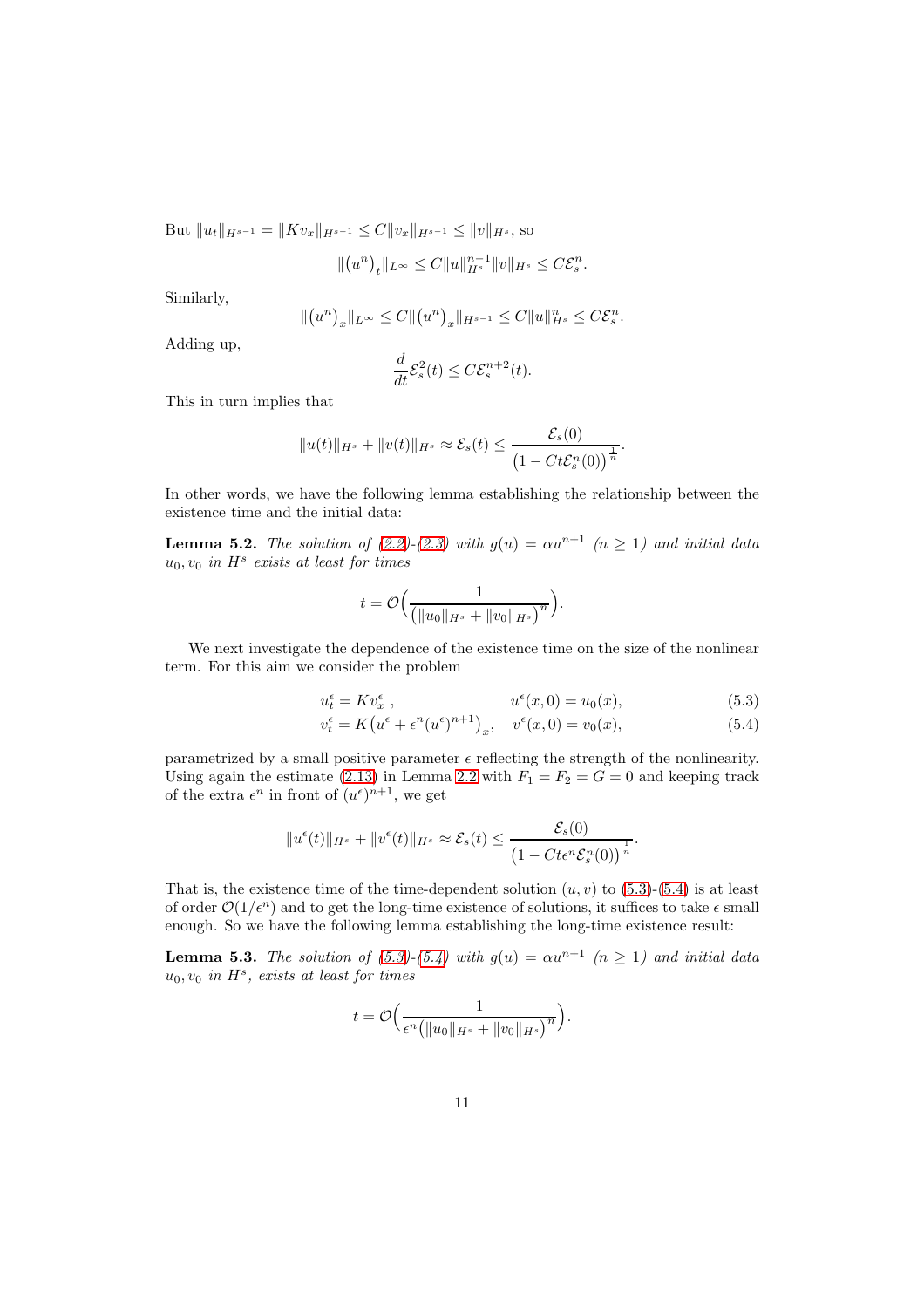## <span id="page-11-0"></span>6. Convergence to the equation of classical elasticity

The object of this section is to study the relationship between the family of nonlocal wave equations and the classical (local) elasticity model. We prove that as the kernel  $\beta$  approaches the Dirac delta measure, not only [\(1.1\)](#page-0-0) approaches formally the classical elasticity equation, [\(1.2\)](#page-1-0), but also the corresponding solutions converge strongly to the solution of [\(1.2\)](#page-1-0). The notion of this comparison result is in the sense of that in [\[7](#page-16-3)].

We will consider the largest class of kernels, namely those satisfying [\(1.4\)](#page-2-1). Note that as  $\widehat{\beta}$  is real,  $\beta$  and  $\widehat{\beta}$  are even functions. We will further assume that

<span id="page-11-3"></span>
$$
\int_{\mathbb{R}} \beta dx = 1 \quad \text{and} \quad \int_{\mathbb{R}} x^2 |\beta| dx < \infty. \tag{6.1}
$$

In the rest of the paper we focus on the power-type nonlinearity  $g(u) = u^{n+1}$   $(n \ge 1)$ . Using the transformation  $(x, t, u) \rightarrow (x/\delta, t/\delta, \epsilon u^{\delta})$  with small parameters  $\delta > 0$  and  $\epsilon > 0$  in [\(1.1\)](#page-0-0), we now define the family of kernels as  $\beta_{\delta}(x) = \frac{1}{\delta} \beta(\frac{x}{\delta})$  and the family of nonlocal nonlinear dispersive wave equations

<span id="page-11-1"></span>
$$
u_{tt}^{\delta} = \beta_{\delta} * (u^{\delta} + \epsilon^n (u^{\delta})^{n+1})_{xx}.
$$
\n(6.2)

Here, the parameter  $\delta$  acts as a length scale in the problem and serves to measure the intensity of the dispersive effect. We note that, as  $\delta \to 0$ , the kernels  $\beta_{\delta}$  will converge to the Dirac measure in the distribution sense. Hence, as the dispersion parameter  $\delta$  tends to zero, [\(6.2\)](#page-11-1) will formally approach the classical elasticity equation

<span id="page-11-2"></span>
$$
u_{tt} = \left(u + \epsilon^n u^{n+1}\right)_{xx} \tag{6.3}
$$

corresponding to the nondispersive case. Understanding this passage from  $(6.2)$  to  $(6.3)$ is our main motivation here. We shall use  $u^{\delta}$  and u to denote the solutions to the initial value-problems defined for the nonlocal model [\(6.2\)](#page-11-1) and the local model [\(6.3\)](#page-11-2), respectively. We will prove that the difference between the corresponding solutions of [\(6.2\)](#page-11-1) and [\(6.3\)](#page-11-2) remains small over a long time interval in a suitable Sobolev norm. That is, we will show that, in the zero-dispersion limit, the solutions of the classical elasticity equation are well approximated by the corresponding solutions of the nonlocal wave equations. Obviously, the solutions we consider are small-but-finite amplitude long wave solutions as it is clear from the form of [\(6.2\)](#page-11-1).

First we note that the relationship between the Fourier transforms of  $\beta_{\delta}$  and  $\beta$  is  $\beta_{\delta}(\xi) = \beta(\delta \xi)$ . So  $\|\beta_{\delta}\|_{L^{\infty}} = \|\beta\|_{L^{\infty}}$  and thus the energy estimates of the previous section will be uniform in  $\delta$ . Hence Lemma [5.3](#page-10-1) implies that the solution  $u^{\delta}$  of the Cauchy problem for [\(6.2\)](#page-11-1) will all exist in a certain time interval  $[0, \frac{T}{\epsilon^n}]$ . Similarly, when  $\beta$  is the Dirac delta measure corresponding to [\(6.3\)](#page-11-2), we have existence of solution u for times  $\mathcal{O}(\frac{1}{\epsilon^n})$  hence we can assume that both u and  $u^{\delta}$  exist in the same time interval. Moreover, as  $\sigma \geq s-1$  in Corollary [4.3,](#page-8-1) it is clear that both u and  $u^{\delta}$  belong to  $C([0, \frac{T}{\epsilon^n}], H^s) \cap C^1([0, \frac{T}{\epsilon^n}], H^{s-1})$ . Our aim is to show that, for suitable initial data,  $u^{\delta}$  converges to u in  $C([0, \frac{T}{\epsilon^n}], H^s) \cap C^1([0, \frac{T}{\epsilon^n}], H^{s-1}).$ 

We convert [\(6.2\)](#page-11-1) to the system

<span id="page-11-4"></span>
$$
u_t^{\delta} = K_{\delta} v_x^{\delta}, \tag{6.4}
$$

$$
v_t^{\delta} = K_{\delta} \left( u^{\delta} + \epsilon^n (u^{\delta})^{n+1} \right)_x, \tag{6.5}
$$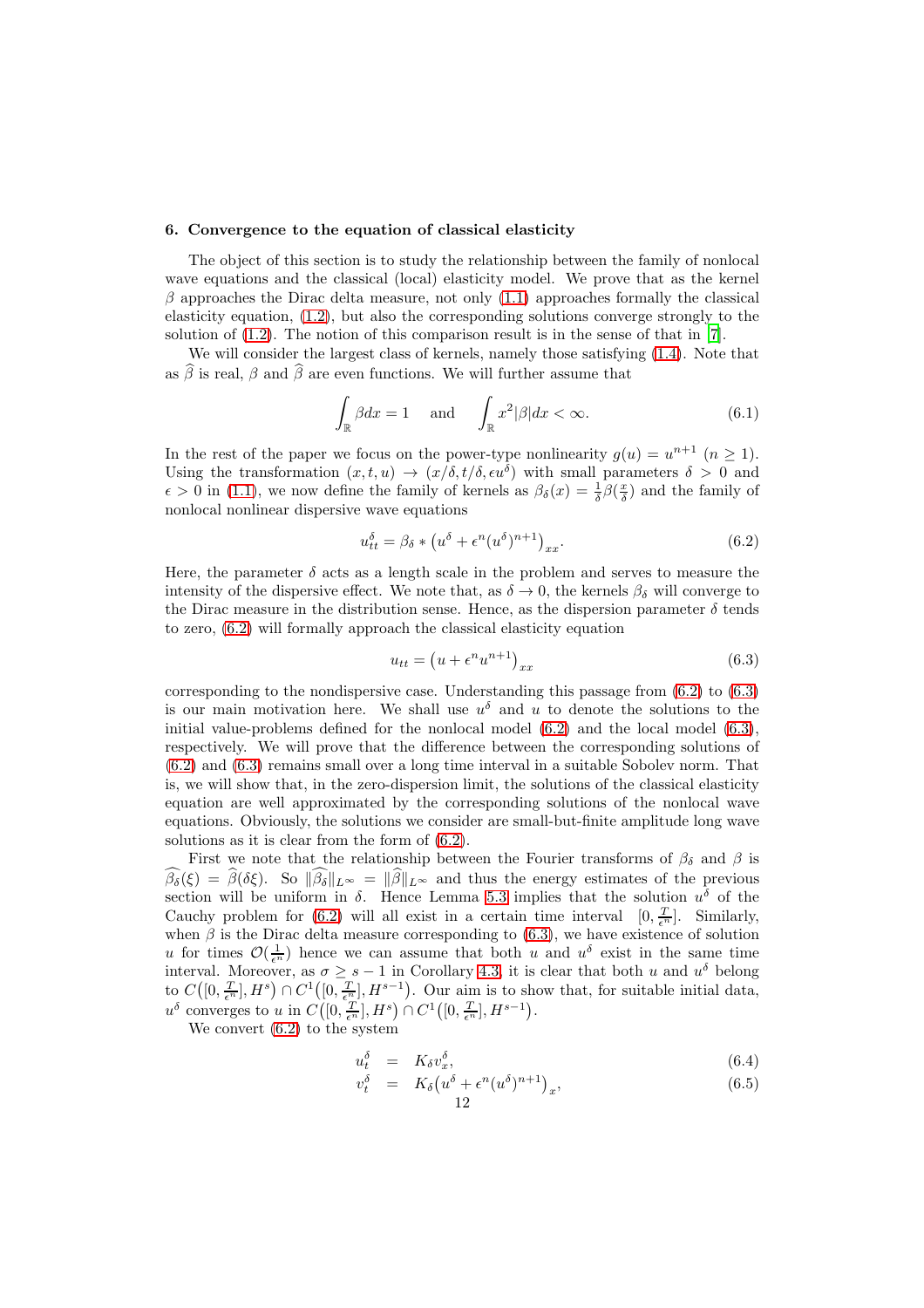where  $K_{\delta}v = \mathcal{F}^{-1}\big(k(\delta\xi)\widehat{v}(\xi)\big)$  while [\(1.2\)](#page-1-0) corresponds to

<span id="page-12-0"></span>
$$
u_t = v_x, \t\t(6.6)
$$

$$
v_t = (1 + (n+1)\epsilon^n u^n) u_x.
$$
 (6.7)

We will use the estimates of Lemma [2.2](#page-4-5) to compare the solutions of these two systems. We first derive an estimate on the operator  $K_{\delta} - I$ .

<span id="page-12-1"></span>**Proposition 6.1.** For  $v \in H^{s+\theta}$  and  $0 < \theta \leq 2$ , we have

$$
||K_{\delta}v - v||_{H^{s}} \leq C\delta^{\theta} ||v||_{H^{s+\theta}}.
$$
\n(6.8)

*Proof.* The assumption (6.1) implies that  $\hat{\beta}^{\prime\prime}$  exists and is bounded. Also, since  $\hat{\beta}$  is real,  $\beta$  and hence  $\hat{\beta}$  will be even. Clearly  $k = (\hat{\beta})^{1/2}$  will have the same properties. As  $k(0) = 1$  and  $k'(0) = 0$ , we have the Taylor estimate  $|k(\xi) - 1| \leq \frac{1}{2} ||k''||_{L^{\infty}} \xi^{2}$ . Joining this estimate with  $|k(\xi) - 1| \le ||k||_{L^{\infty}} + 1$ , we have for any  $0 < \theta \le 2$ 

$$
|k(\xi) - 1| = |k(\xi) - 1|^{1 - \frac{\theta}{2}} |k(\xi) - 1|^{\frac{\theta}{2}} \le C |\xi|^{\theta}, \tag{6.9}
$$

where C is a constant dependent on  $||k||_{L^{\infty}}$  and  $||k''||_{L^{\infty}}$ . Then

$$
\begin{array}{rcl} \|K_{\delta}v - v\|_{H^{s}}^{2} & = & \displaystyle \int_{\mathbb{R}} (k(\delta\xi) - 1)^{2} (1 + \xi^{2})^{s} |\widehat{v}(\xi)|^{2} d\xi \\ \\ & \leq & C^{2} \delta^{2\theta} \int_{\mathbb{R}} |\xi|^{2\theta} (1 + \xi^{2})^{s} |\widehat{v}(\xi)|^{2} d\xi \leq C^{2} \delta^{2\theta} \|v\|_{H^{s+\theta}}^{2} .\end{array}
$$

<span id="page-12-3"></span>**Theorem 6.2.** Suppose  $\beta$  satisfies [\(1.4\)](#page-2-1) and [\(6.1\)](#page-11-3). Let  $u_0, v_0 \in H^{s+\theta}, s > 5/2, 0 < \theta \le$ 2. Let  $u^{\delta}, v^{\delta}, u, v \in C([0, \frac{T}{\epsilon^n}], H^{s+\theta}) \cap C^1([0, \frac{T}{\epsilon^n}], H^{s+\theta-1})$  satisfy  $(6.4)-(6.5)$  $(6.4)-(6.5)$  and  $(6.6)$ -[\(6.7\)](#page-12-0) with the initial data  $u^{\delta}(x,0) = u(x,0) = u_0(x)$  and  $v^{\delta}(x,0) = v(x,0) = v_0(x)$ . Then we have, for all  $t \in [0, \frac{T}{\epsilon^n}],$ 

<span id="page-12-2"></span>
$$
||u^{\delta}(t) - u(t)||_{H^{s-1}} + ||v^{\delta}(t) - v(t)||_{H^{s-1}} \leq C\delta^{\theta}t e^{C\epsilon^{n}t},
$$
\n(6.10)

where C is a constant independent of  $\delta$  and  $\epsilon$ .

*Proof.* By Lemma [2.2,](#page-4-5) we have uniform bounds on  $||u^{\delta}||_{X^{s+\theta}}$ ,  $||v^{\delta}||_{X^{s+\theta}}$ ,  $||u||_{X^{s+\theta}}$  and  $||v||_{X^{s+\theta}}$ . Let  $p = u^{\delta} - u$ ,  $q = v^{\delta} - v$ . Then the diferences p and q solve the system

$$
p_t = K_\delta v_x^{\delta} - v_x
$$
  
\n
$$
q_t = K_\delta u_x^{\delta} + (n+1)\epsilon^n K_\delta ((u^\delta)^n u_x^{\delta}) - u_x - (n+1)\epsilon^n u^n u_x,
$$

or equivalently the system

$$
p_t = K_{\delta}q_x + K_{\delta}v_x - v_x
$$
  
\n
$$
q_t = K_{\delta}p_x + K_{\delta}u_x - u_x + (n+1)\epsilon^n \Big( K_{\delta} \big( (u^{\delta})^n p_x \big) + K_{\delta} \big( (u^{\delta})^n u_x \big)
$$
  
\n
$$
- (u^{\delta})^n u_x + (u^{\delta})^n u_x - u^n u_x \Big).
$$
  
\n13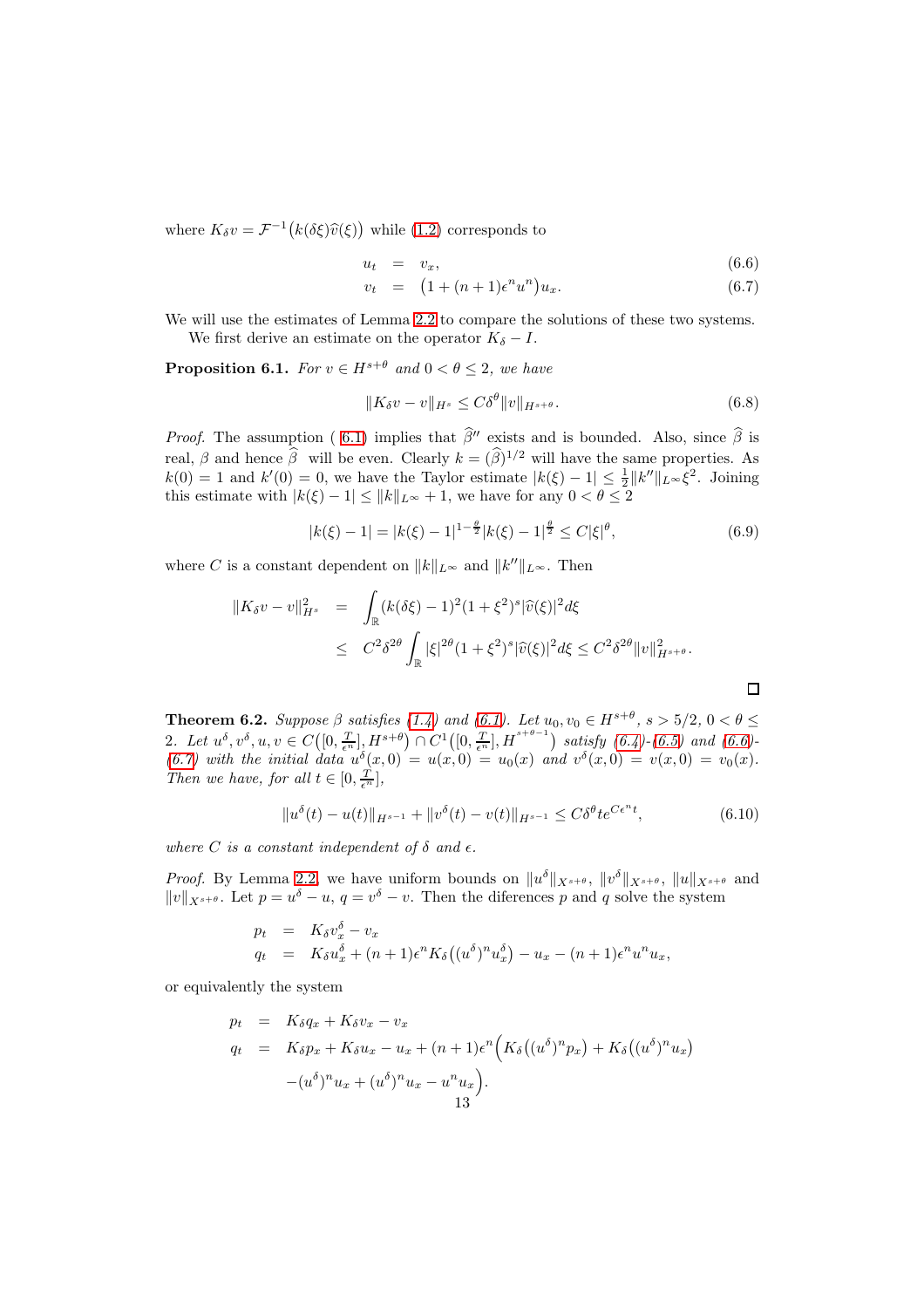We have the initial-value problem

<span id="page-13-1"></span>
$$
p_t = K_{\delta} q_x + F_1, \qquad p(x, 0) = 0, \qquad (6.11)
$$

$$
q_t = K_\delta \left( \left( 1 + (n+1)\epsilon^n (u^\delta)^n \right) p_x \right) + F_2 + G, \quad q(x,0) = 0, \tag{6.12}
$$

where the residual terms  $F_1$ ,  $F_2$  and  $G$  are given by

$$
F_1 = K_{\delta}v_x - v_x
$$
  
\n
$$
F_2 = K_{\delta}u_x - u_x + (n+1)\epsilon^n \Big( K_{\delta} \big( (u^{\delta})^n u_x \big) - (u^{\delta})^n u_x \Big)
$$
  
\n
$$
G = (n+1)\epsilon^n \big( (u^{\delta})^n - u^n \big) u_x.
$$

To complete the proof we need to estimate the residual terms. By Proposition [6.1,](#page-12-1) we have the following bounds on  $F_1$ ,  $F_2$  and  $G$ :

$$
||F_1(t)||_{H^{s-1}} = ||K_\delta v_x(t) - v_x(t)||_{H^{s-1}}\n\leq C\delta^{\theta} ||v_x(t)||_{H^{s+\theta-1}} \leq C\delta^{\theta} ||v(t)||_{H^{s+\theta}} \leq C\delta^{\theta} \n||F_2(t)||_{H^{s-1}} \leq ||K_\delta u_x(t) - u_x(t)||_{H^{s-1}} + (n+1)\epsilon^n ||K_\delta((u^\delta)^n u_x)(t) - ((u^\delta)^n u_x)(t)||_{H^{s-1}}\n\leq C\delta^{\theta} + C\epsilon^n \delta^{\theta} ||(u^\delta)^n u_x)(t)||_{H^{s+\theta-1}}\n\leq C\delta^{\theta} + C\epsilon^n \delta^{\theta} ||u(t)||_{H^{s+\theta}} \leq C\delta^{\theta} \n||G(t)||_{H^{s-1}} = (n+1)\epsilon^n ||((u^\delta(t))^n - (u(t))^n)u_x(t)||_{H^{s-1}}\n\leq C\epsilon^n ||(u^\delta(t))^n - (u(t))^n||_{H^{s-1}} ||u_x(t)||_{H^{s-1}}\n\leq C\epsilon^n ||(u^\delta(t))^n - (u(t))^n||_{H^{s-1}} ||u(t)||_{H^s}
$$
  
\n $\leq C\epsilon^n ||u^\delta(t) - u(t)||_{H^{s-1}} = C\epsilon^n ||p(t)||_{H^{s-1}}$ 

<span id="page-13-2"></span>for some constant C independent of  $\delta$ . Combining these estimates with the one in [\(2.13\)](#page-5-1) we get

$$
\frac{d}{dt}\mathcal{E}_{s-1}^2(t) \le C\epsilon^n \mathcal{E}_{s-1}^2(t) + C\delta^\theta \mathcal{E}_{s-1}(t). \tag{6.13}
$$

 $\Box$ 

Applying Gronwall's inequality yields [\(6.10\)](#page-12-2). This completes the proof.

The above theorem is the main result of our work. It says that the error in the approximation of solutions to  $(6.3)$  by the corresponding solutions of  $(6.2)$  will be small as δ becomes small enough with some convergence rate  $\theta \in (0, 2]$  and it is controlled on the time scale  $\mathcal{O}(1/\epsilon^n)$ . Also, the convergence becomes slower for larger times.

### <span id="page-13-0"></span>7. Convergence from the discrete lattice model to the continuous model

As a continuation of the considerations in the previous section, the problem of searching the continuous limit of the discrete lattice dynamic model is interesting in its own right. So, our objective in this section is to provide a rigorous justification of the convergence of the FPUT equation (which is a member of the class [\(1.1\)](#page-0-0) for the triangular kernel to be described below) to the classical elasticity equation in the limit of vanishing nonlocality. In other words, we now show that, as the lattice spacing approaches zero, the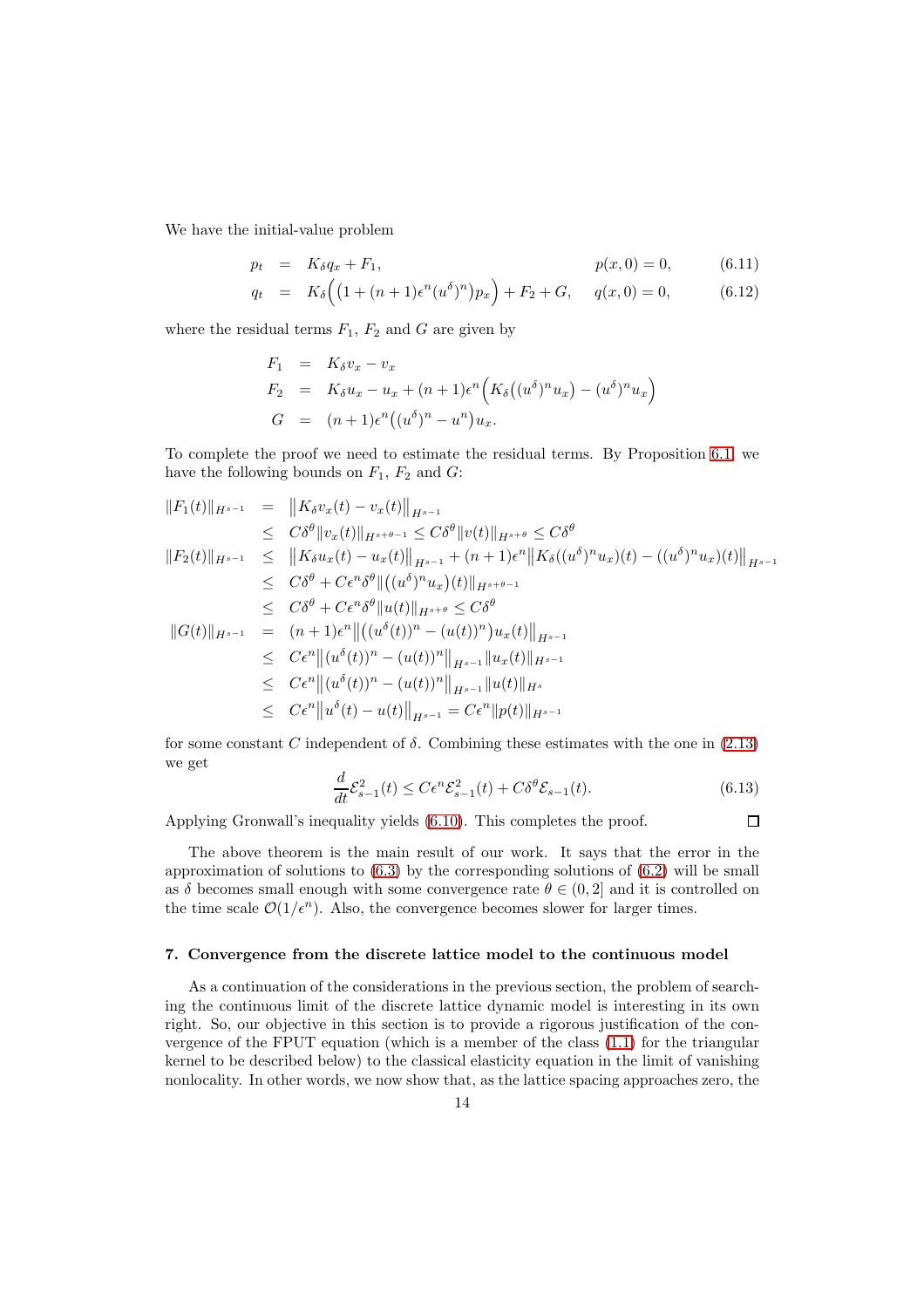FPUT discrete lattice model and the classical elasticity model behave qualitatively similarly, provided the initial data is properly imposed. As it is expected, in the long-wave limit the discreteness does not prevail and the predictions of the discrete and continuum models agree to within an order of neglected terms.

To this end we consider the triangular kernel defined by

$$
\beta^T(x) = \begin{cases} 1 - |x| & \text{for} \quad |x| \le 1, \\ 0 & \text{for} \quad |x| > 1, \end{cases}
$$

for which  $\widehat{\beta}^T(\xi) = \frac{4}{\xi^2} \sin^2(\frac{\xi}{2})$ . Recall that  $k^T(\xi) = (\widehat{\beta}^T(\xi))^{1/2}$ . Then [\(6.2\)](#page-11-1) becomes the differential-difference equation

<span id="page-14-1"></span><span id="page-14-0"></span>
$$
u_{tt}^{\delta} = \Delta_{\delta}^{d} \left( u^{\delta} + \epsilon^{n} (u^{\delta})^{n+1} \right) \tag{7.1}
$$

if we use the difference operator

$$
\Delta_{\delta}^{d}g(u) = \frac{1}{\delta^{2}} \Big( g(u(x+\delta,t)) - 2g(u(x,t)) + g(u(x-\delta,t)) \Big). \tag{7.2}
$$

Under the transformation  $u^{\delta}(x,t) = (w^{\delta}(x+\delta,t) - w^{\delta}(x,t))/\delta$ , the differential-difference equation [\(7.1\)](#page-14-0) becomes the famous FPUT equation

$$
w_{tt}^{\delta}(x,t) = \Delta_{\delta}^{d} w^{\delta}(x,t) + \frac{\epsilon^{n}}{\delta^{n+2}} \left( \left( w^{\delta}(x+\delta,t) - w^{\delta}(x,t) \right)^{n+1} - \left( w^{\delta}(x,t) - w^{\delta}(x-\delta,t) \right)^{n+1} \right)
$$
\n(7.3)

The discrete lattice model [\(7.1\)](#page-14-0), or equivalently [\(7.3\)](#page-14-1), describes longitudinal vibrations of a one-dimensional doubly-infinite chain of identical particles with unit mass. The lattice consists of particles equally spaced at distance  $\delta$  and it takes into account only nearest neighbor interactions (this is the celebrated FPUT lattice [\[13](#page-16-11)] with the potential function  $V(u) = \frac{1}{2} \epsilon^2 u^2 + \frac{\epsilon^{n+2} u^{n+2}}{n+2}$ . In the above equations,  $w^{\delta}(x, t)$  stands for the displacement of the particle at x from its equilibrium position at time t while  $u^{\delta}(x,t)$  corresponds to the strain (the relative displacement between locations of two adjacent particles at  $x + \delta$ and  $x$ ).

We are interested in investigating asymptotic behavior of [\(7.1\)](#page-14-0) as  $\delta \rightarrow 0$ , which allows us to pass from the discrete description to the continuous description. If we take the initial velocity as  $u_t^{\delta}(x,0) = K_{\delta}^T(v_0(x))_x$  for some suitable  $v_0$ , the long-time existence result of Section [5](#page-8-0) (Lemma [5.3\)](#page-10-1) will hold. Through the Fourier transform one gets  $K^T u = \chi_{(-\frac{1}{2},\frac{1}{2})} * u$  where  $\chi_{(-\frac{1}{2},\frac{1}{2})}$  denotes the characteristic function of the interval  $\left(-\frac{1}{2},\frac{1}{2}\right); K_{\delta}^{T}$  is the convolution with  $\frac{1}{\delta}\chi_{\left(-\frac{\delta}{2},\frac{\delta}{2}\right)}$ . Then  $K_{\delta}^{T}D_{x}$  is the difference operator. So, for the initial values  $u^{\delta}(x,0) = u_0(x)$  and

$$
u_t^{\delta}(x,0) = K_{\delta}^T \big( v_0(x) \big)_x = \frac{1}{\delta} \big( v_0(x + \frac{\delta}{2}) - v_0(x - \frac{\delta}{2}) \big), \tag{7.4}
$$

[\(7.1\)](#page-14-0) has a solution over long times. As would be expected,  $K_{\delta}^{T}(v_{0}(x))_{x}$  is just the discretized derivative of  $v_0$  and  $\lim_{\delta \to 0} K_\delta^T(v_0(x))_x = v'_0(x)$ . In fact from the Taylor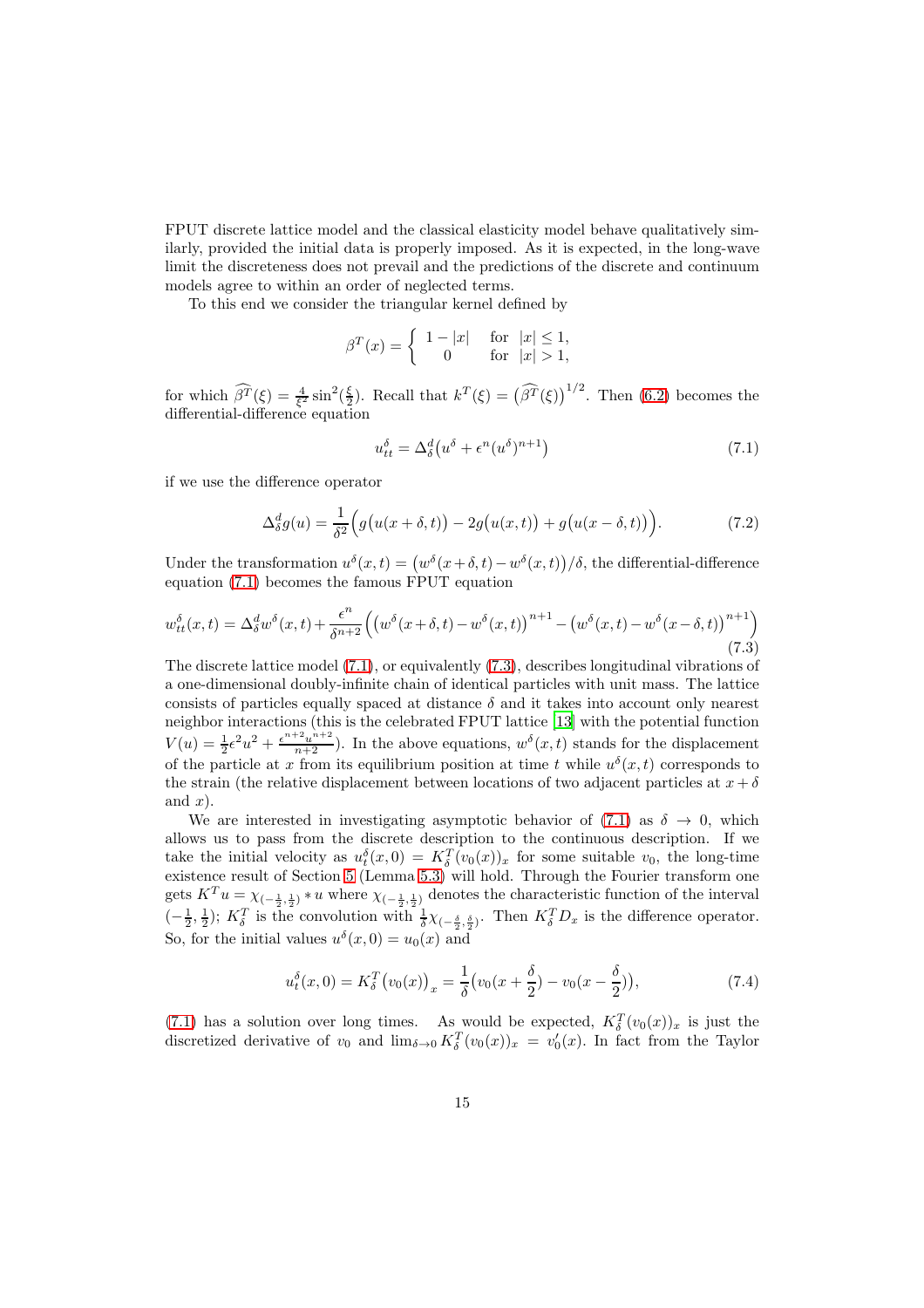theorem

$$
K_{\delta}^{T}(v_{0}(x))_{x} - v'_{0}(x) = \frac{1}{2\delta} \int_{-\frac{\delta}{2}}^{\frac{\delta}{2}} (\frac{\delta}{2} - |y|)^{2} v''_{0}(x + y) dy,
$$
  

$$
\left| K_{\delta}^{T}(v_{0}(x))_{x} - v'_{0}(x) \right|^{2} \leq \frac{1}{4\delta^{2}} \Big( \int_{-\frac{\delta}{2}}^{\frac{\delta}{2}} (\frac{\delta}{2} - |y|)^{2} v''_{0}(x + y) dy \Big)^{2}.
$$

Then

$$
\left\|K_{\delta}^T(v_0)_x - v'_0\right\|_{L^2}^2 \le \frac{1}{4\delta^2} \|v''_0\|_{L^2}^2 \Big(\int_{-\frac{\delta}{2}}^{\frac{\delta}{2}} (\frac{\delta}{2} - |y|)^2 dy\Big)^2 \le C\delta^4 \|v_0\|_{H^3}^2.
$$

Since  $K_{\delta}^T$  commutes with the operator  $\Lambda^s = (1 - D_x^2)^s$ , we have for any  $s \ge 1$ ,  $\left\|K_{\delta}^T(v_0)_x-v_0'\right\|_{H^{s-1}}=\left\|K_{\delta}^T\Lambda^{s-1}(v_0)_x-\Lambda^{s-1}v_0'\right\|_{L^2}\leq C\delta^2\|\Lambda^{s-1}v_0\|_{H^3}\leq C\delta^2\|v_0\|_{H^{s+2}}.$ We now compare the solution  $u^{\delta}$  of [\(7.1\)](#page-14-0) with initial data

$$
u^{\delta}(x,0) = u_0(x), \qquad u_t^{\delta}(x,0) = \frac{1}{\delta}(v_0(x+\frac{\delta}{2}) - v_0(x-\frac{\delta}{2})), \tag{7.5}
$$

to the solution  $u$  of the classical (local) elasticity equation,  $(6.3)$ , with the initial data

<span id="page-15-1"></span><span id="page-15-0"></span>
$$
u(x,0) = u_0(x), \quad u_t(x,0) = (v_0(x))_x,\tag{7.6}
$$

where  $u_0, v_0 \in H^{s+2}$ . We first define the differences  $p = u^{\delta} - u$  and  $q = u_t^{\delta} - u_t$ . Then, as in the previous section,  $p, q$  satisfy the system  $(6.11)-(6.12)$  $(6.11)-(6.12)$  with the initial data

$$
p(x, 0) = 0, \quad q(x, 0) = \frac{1}{\delta} \left( v_0(x + \frac{\delta}{2}) - v_0(x - \frac{\delta}{2}) \right) - (v_0(x))_x.
$$

However, Theorem [6.2](#page-12-3) will not directly apply due to nonzero initial data related to  $q$ . So, using Gronwalls' inequality and the fact that  $\mathcal{E}_{s-1}(0) \approx ||q(0)||_{H^{s-1}} \leq C\delta^2$ , we conclude from  $(6.13)$  that

$$
||u^{\delta}(t) - u(t)||_{H^{s-1}} + ||u_t^{\delta}(t) - u_t(t)||_{H^{s-1}} \leq C\delta^2(1+t)
$$
 for all  $t \leq \frac{T}{\epsilon^n}$ .

With the above preparatory work, we can now state the following comparison result:

<span id="page-15-2"></span>**Theorem 7.1.** Suppose  $u_0, v_0 \in H^{s+2}, s > 5/2$ . Let  $u^{\delta}, v^{\delta}, u, v \in C([0, \frac{T}{\epsilon^n}], H^{s+2})$  $C^{1}([0, \frac{T}{\epsilon^{n}}], H^{s+1})$  satisfy [\(7.1\)](#page-14-0) and [\(6.3\)](#page-11-2) with the initial data given by [\(7.5\)](#page-15-0) and [\(7.6\)](#page-15-1). Then we have, for all  $t \in [0, \frac{T}{e^n}]$ 

$$
||u^{\delta}(t) - u(t)||_{H^{s-1}} + ||u_t^{\delta}(t) - u_t(t)||_{H^{s-1}} \leq C\delta^2(1+t)e^{C\epsilon^n t},
$$

where C is a constant independent of  $\delta$  and  $\epsilon$ .

Remark 7.2. It is worth mentioning that the proper imposition of the initial conditions is crucial in establishing the above comparison result. The comparison result in Theorem [7.1](#page-15-2) is based on the initial conditions [\(7.5\)](#page-15-0) and [\(7.6\)](#page-15-1) given for  $u^{\delta}$  and u, respectively. We note from [\(7.5\)](#page-15-0) and [\(7.6\)](#page-15-1) that while  $u^{\delta}$  and u are initially equal to the same function, the initial values of their derivatives  $u_t^{\delta}$  and  $u_t$  are different. This is because the initial condition stated in Corollary [4.3](#page-8-1) for  $u_t^{\delta}$  involves the pseudo-differential operator K. So  $u_t^{\delta}(x,0)$  must be written properly in order to apply the existence result given in Corollary [4.3](#page-8-1) for the second-order equation [\(1.1\)](#page-0-0).